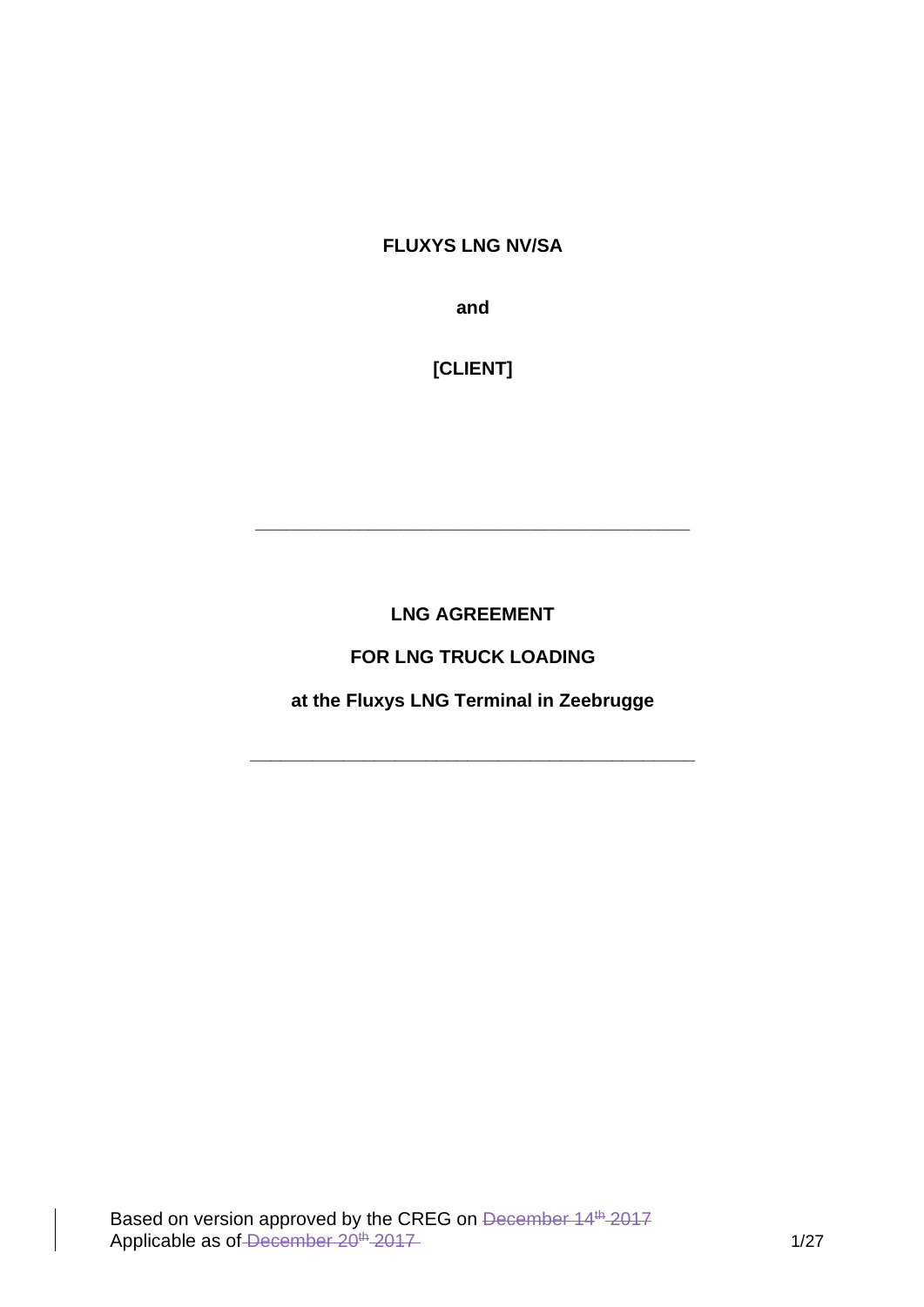This LNG Agreement for LNG Truck Loading (hereafter the "LTL") is made and entered into by and between:

(1) **FLUXYS LNG NV/SA**, a public limited company incorporated in Belgium, with its registered office at Guimardstraat 4, 1040 Brussels, Belgium, registered at the Register for Legal Entities (RPR/RPM) under number 0426.047.853;

Duly represented by [●];

hereinafter "**Fluxys LNG**" or the "**Terminal Operator**";

And:

(2) [**COMPANY NAME**], a company incorporated in [COUNTRY], with its registered office at [ADDRESS], registered at the Register for Legal Entities (RPR/RPM) under number [NUMBER];

Duly represented by [●];

hereinafter the "**Client**";

The Terminal Operator and the Client shall hereafter be individually referred to as a '**Party'** and collectively as the '**Parties'**.

#### **WHEREAS:**

- A. The Terminal Operator owns and operates a liquefied natural gas ("**LNG**") receiving terminal in Zeebrugge, Belgium (the "**LNG Terminal**") and is engaged in the terminalling of LNG;
- B. The Client has executed or has the intention to execute an agreement for the supply of LNG with at least one of the Client's Shippers or, as the case may be, the Client is its own Client's Shipper having executed itself a LNG Agreement with Fluxys LNG;
- C. Client's Shippers have executed LNG Agreements with the Terminal Operator for the delivery and storage of LNG at the LNG Terminal; and,
- D. The Client desires to purchase LNG Services, in accordance with the provisions of this LTL and the ACTL, from the Terminal Operator for the off-take of LNG made available by a Client's Shipper who has LNG in stock at the LNG Terminal;
- E. This LTL has been set out in accordance with the Code of Conduct and has been approved by the CREG on [*date*].

NOW, THEREFORE, THE PARTIES AGREE AS FOLLOWS: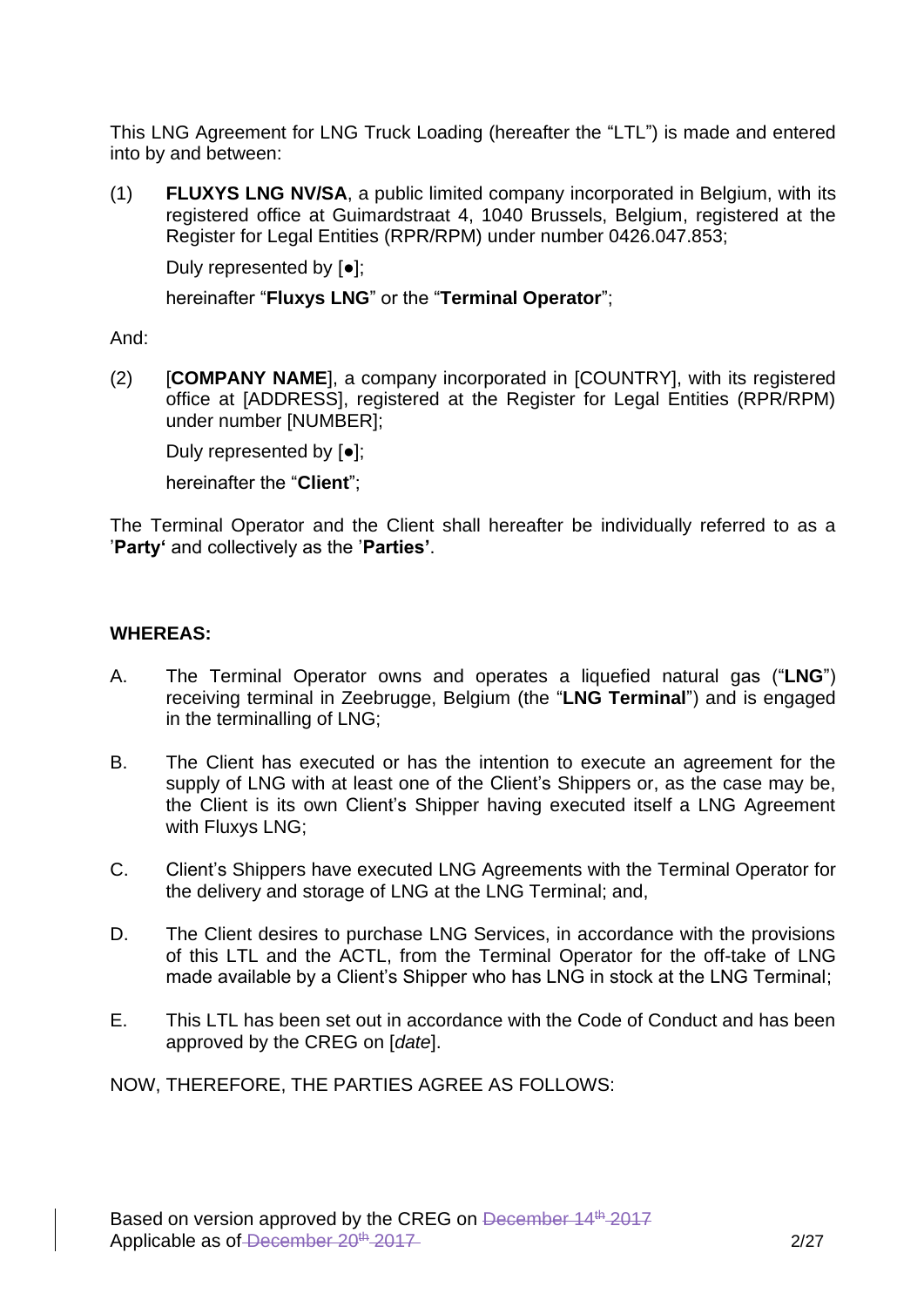## **1 DEFINITIONS AND INTERPRETATION**

#### **1.1 DEFINITIONS**

Unless the context otherwise requires in this LTL and its attachments, capitalized words and expressions used in this LTL including its attachments and in any Service Confirmation Form shall have the meaning given to them in ACTL 5 .

### **1.2 INTERPRETATION**

In this LTL, unless the context otherwise requires:

- (a) reference to a 'person' shall be construed so as to include any person, individual, firm, company, government, state or agency of a state or any joint venture, association or partnership (whether or not having separate legal personality);
- (b) reference to a 'company' shall be construed so as to include any company, corporation or other body corporate, wherever and however incorporated or established;
- (c) reference to any person or company includes references to that person's or company's successors and permitted assignees;
- (d) the singular includes the plural and vice versa as appropriate, except where appropriate for the terms Client, Party and Terminal Operator;
- (e) reference to any gender includes the other gender;
- (f) unless otherwise specifically stated, references to an 'Attachment' and a 'Clause' shall be to an attachment and a clause in this LTL;
- (g) unless otherwise specifically stated, references to 'GC' or 'ACTL' shall be to a section in respectively the General Conditions or the LNG Access Code for Truck Loading;
- (h) headings and the table of contents are inserted for convenience only and do not affect the construction or interpretation of this LTL;
- (i) unless otherwise stated, reference to an agreement, instrument or procedures is to the same as amended, novated, modified or replaced from time to time;
- (j) reference to a statute, by-law, regulation, rule, delegated legislation or order is to the same as amended, modified or replaced, from time to time, and to any bylaw, regulation, rule, delegated legislation or order made there under; and,
- (k) In case an index or reference used or referred to in this LTL ceases to be available or is materially changed or affected in its content, or no longer reflects the price of the commodity it refers to at the place it refers to, or the methodology used to calculate the index is materially altered as compared to how it was calculated at the date of execution of this LTL, Terminal Operator shall, after having consulted the Client, provide an appropriate adjustment or replacement of such index in order to achieve as accurately as possible the objectives which were at the basis of the choice of the original index. Such adjustment or replacement shall apply automatically, as the case may be after the approval by the CREG.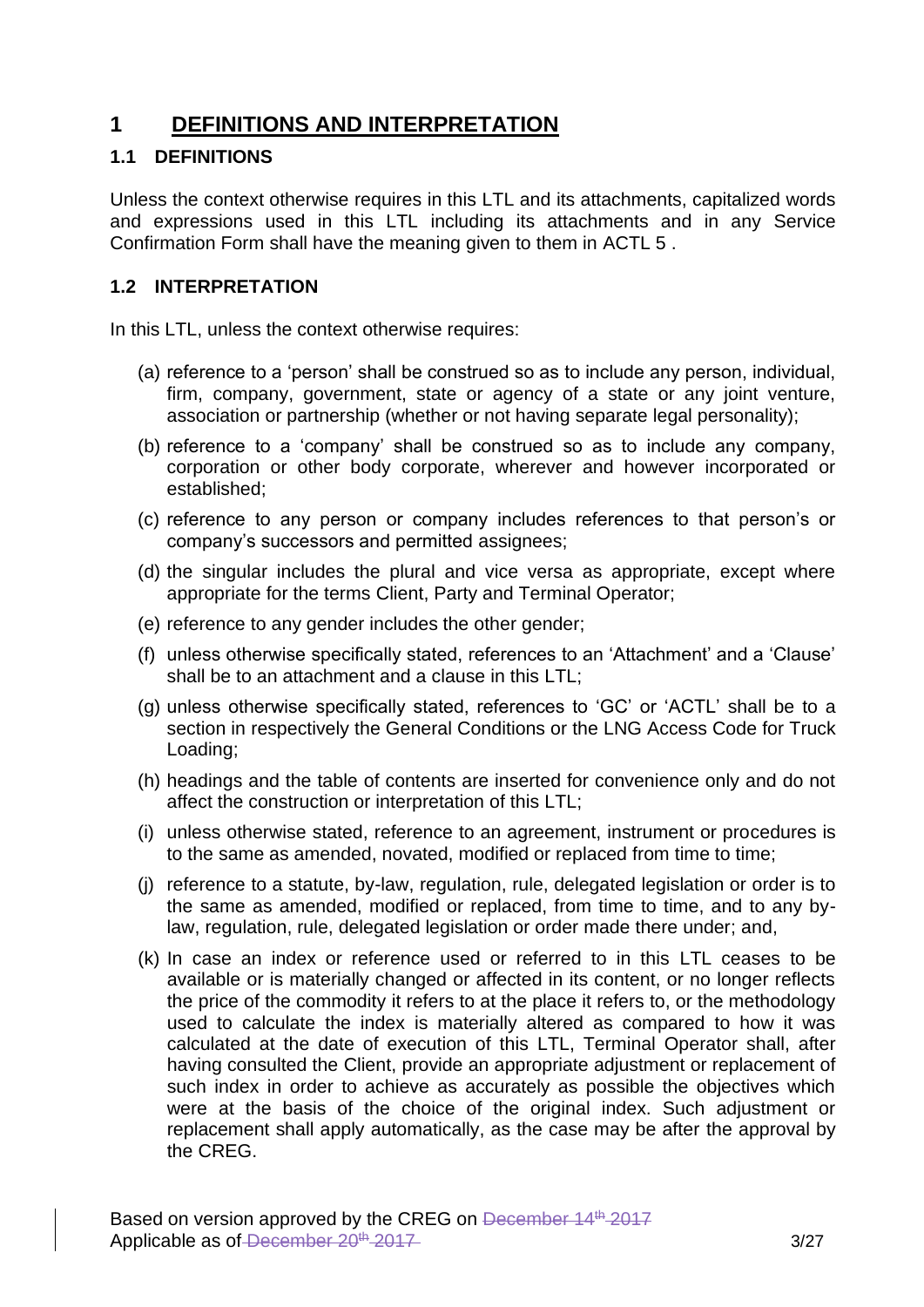# **2 SCOPE OF THIS LTL**

### **2.1 OBJECT**

The object of this LTL is to lay down the terms and conditions upon which the Client will be able, on the Service Start Date, to subscribe to LNG Truck Loading Services – and if applicable the LNG Truck Cool Down Services – and LNG Truck Approval Services as the case may be and upon which the Terminal Operator shall perform said LNG Services.

Any transaction between the Client and its Client's Shipper is beyond the scope of this LTL.

For the avoidance of doubt, the provisions of this LTL and its attachments will be applicable only to the extent that the Client has subscribed LNG Truck Loading Services – and if applicable the LNG Truck Cool Down Services – and LNG Truck Approval Services as the case may be and only for the performance of such subscribed Services.

### **2.2 CONTENTS**

This LTL comprises the provisions contained herein, together with the LNG Truck Loading Service Confirmation Form and the LNG Truck Approval Service Confirmation Form (the "Service Confirmation") in Attachment A, the general conditions contained in Attachment B (the "General Conditions") which shall all form an integral part of this LTL. By signing this LTL, each of Terminal Operator and Client acknowledges to be bound by and have taken knowledge of all provisions set out herein, including, without limitation, the General Conditions as may be changed from time to time after approval by the CREG.

### **2.3 LNG ACCESS CODE FOR LNG TRUCK LOADING**

Any LNG Service provided by Terminal Operator to Client under this LTL shall also be governed by the procedures, rules and regulations contained in the Access Code for LNG Truck Loading (the "ACTL") as approved by the CREG. By signing this LTL, each of the Terminal Operator and Client acknowledges to be bound by and have taken knowledge of all provisions set out in the Access Code for LNG Truck Loading as may be changed from time to time after approval by the CREG.

#### **2.4 LNG TERMINALLING PROGRAM**

The LNG Terminalling Program as approved by the CREG describes the LNG services which are offered by the Terminal Operator and which may be subscribed by the Client under this LTL. By signing this LTL, each of the Terminal Operator and Client acknowledges to have taken knowledge of the content of the LNG Terminalling Program as may be changed from time to time after approval by the CREG.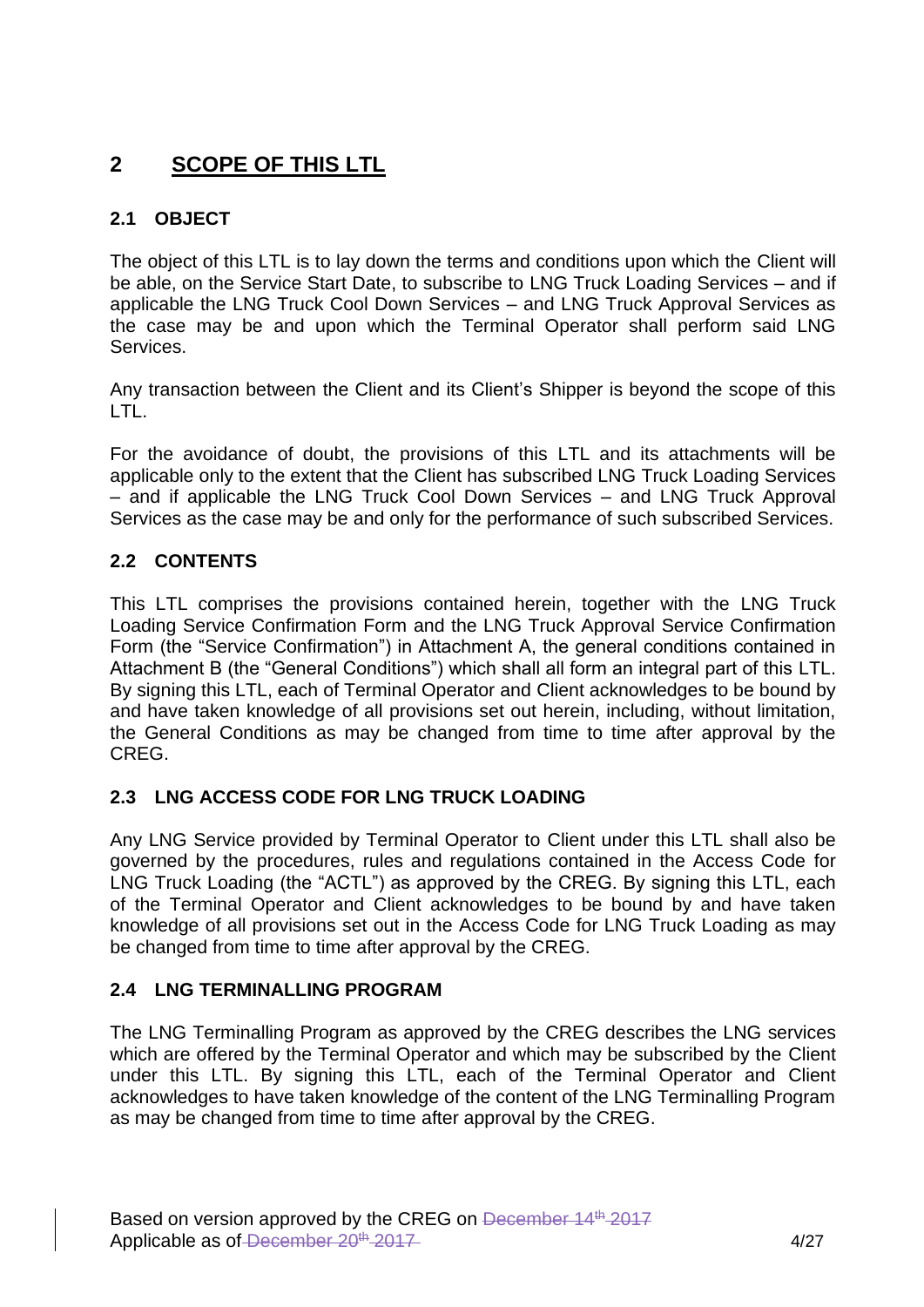# **3 LNG SERVICES**

### **3.1 PROVISION OF LNG SERVICES**

During the Contract Term, Terminal Operator agrees to provide to Client and Client agrees to purchase from Terminal Operator LNG Truck Loading Services, LNG Truck Cool Down Services (if applicable), and LNG Truck Approval Services (as the case may be), set out in any Service Confirmation Form as enclosed in attachment A and provided by Terminal Operator to Client under this LTL, in accordance with the terms and conditions contained in this LTL.

### **3.2 CONFIRMATION OF SUBSCRIPTION OF LNG SERVICES**

During the Contract Term, Client may submit requests to subscribe to LNG Services under this LTL from Terminal Operator in accordance with the Access Code for LNG Truck Loading. Any Service Confirmation Form duly completed and executed in accordance with the Access Code for LNG Truck Loading shall become part of this LTL and be added in Attachment A to this LTL.

# **4 TERM OF THE LTL**

### **4.1 EFFECTIVE DATE**

The Effective Date, on which this LTL will enter into force and effect, shall be the date of signing this LTL[•]

#### **4.2 CONTRACT TERM**

This LTL shall remain in full force and effect for an undetermined term, unless terminated in accordance with this LTL.

#### **4.3 SURVIVAL**

Termination or expiry of this LTL does not affect the provisions of this LTL which are expressly stated to survive termination or which are necessary to allow the Parties to enforce any rights associated with such provisions or rights which arose prior to such termination.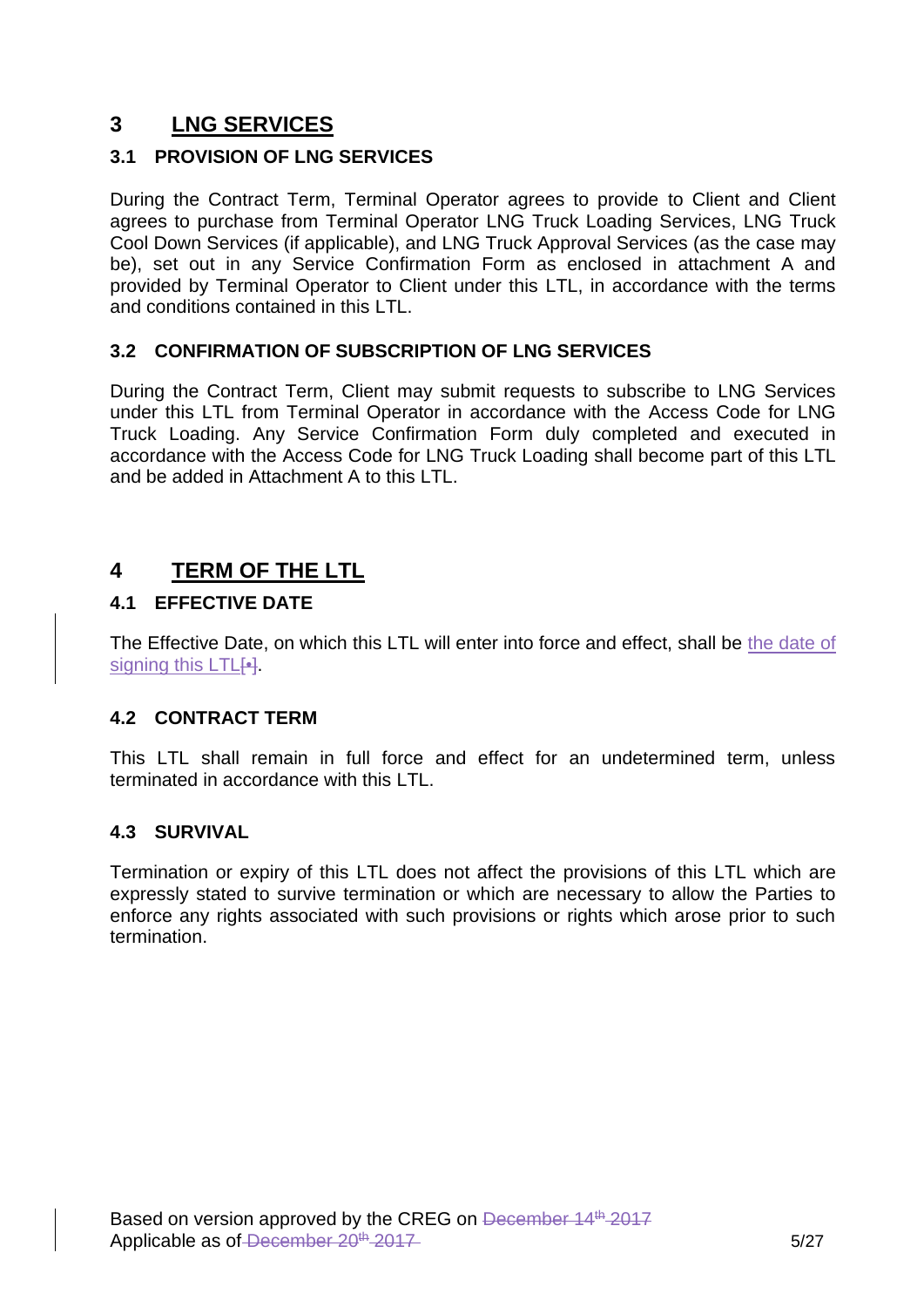## **5 CONTACT DETAILS**

5.1 Unless otherwise expressly specified, any notice, claim or demand in connection with this LTL, shall be (i) in writing in English, and (ii) shall be sufficiently given if delivered or sent to the following addresses unless otherwise specified in this LTL:

 $(i)$  [Client]: Address: II Fax No: Attention:

- (ii) Fluxys LNG: Address: Fluxys LNG SA/NV Rue Guimard 4 1040 Brussels **Belgium**  $Fax No: + 32 (0) 2 282 67 51$ Attention: Director Commercial
- 5.2 For the avoidance of doubt, any invoices should be sent to:
	- $(i)$  [Client]: Address: [] VAT-number: Fax No: Attention:

5.3 All operational notices shall be sent in English by e-mail to:

(i) Fluxys LNG: Address: Fluxys LNG SA/NV Henri Victor Wolvensstraat 3 8380 Zeebrugge **Belgium** E-mail DBLTruck@fluxys.com

Attention: **LNG Operations** 

 $(iii)$  (Client): Address:  $E$ -mail  $\qquad \qquad \textcircled{a}$  $\omega$ Attention: LNG Operations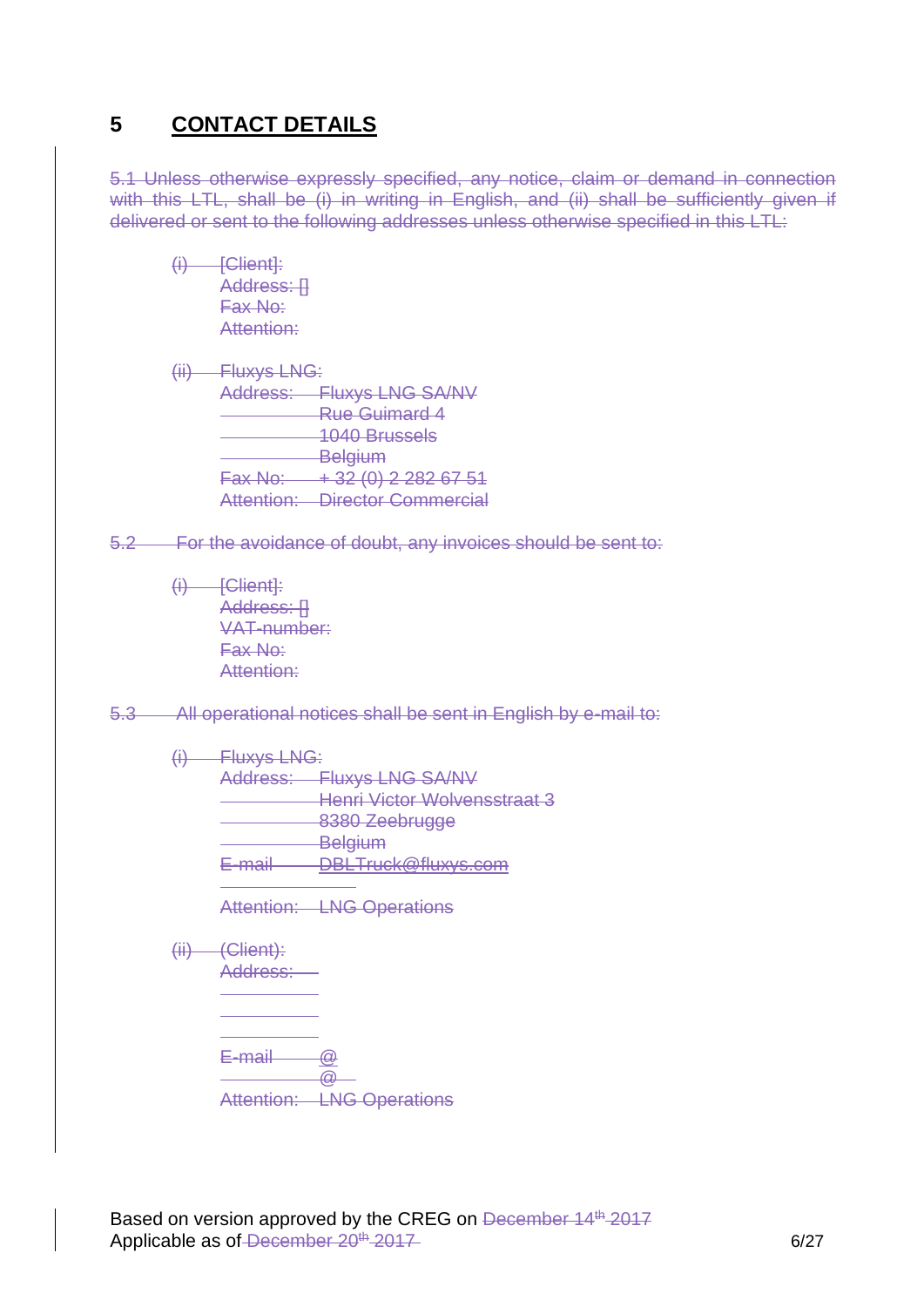5.214 Any notice which a Party is required, or permitted, to give pursuant to this LTL or the Access Code for LNG Truck Loading, including invoices shall be deemed to have been properly given, except if expressly otherwise provided:

- (i) if delivered by hand to the Party in question upon actual receipt;
- (ii) if sent by registered mail (registered airmail if international), upon actual receipt; or
- (iii) if transmitted by fax, as and when a positive transmission report is issued at the sender's end.

5.2 Any notice, demand, offer or other written instrument by Client required or permitted to be given pursuant to this LTL and the ACTL shall be sent to the contact persons mentioned in the contact details sheet as published on the Fluxys LNG website.

Any notice, demand, offer or other written instrument by Fluxys required or permitted to be given pursuant to this LTL and the ACTL shall be sent the contact persons mentioned contact details sheet of the Client added to attachment A of this Agreement.

5.35 Each Party may change these contact details to which notice shall be sent, or specify one additional address to which copies of notices shall be sent, in accordance with the provisions of this LTL.

\*

This LTL is made up in Brussels on  $[e]$  in two (2) original copies; of which each Party acknowledges having received one (1) original copy, unless the LTL has been executed by means of an electronic signature in which case each Party shall be provided with an electronic copy, bearing the electronic signature of each Party.

FOR THE PARTIES: For and on behalf of Fluxys LNG NV/SA, as Terminal Operator,

| Name:  | Name   |
|--------|--------|
| Title: | Title: |

Name : Name :

For and on behalf of [Client], as Client,

Name : Name : Name : Name : Name : Name : Name : Name : Name : Name : Name : Name : Name : Name : Name : Name :  $\sim$ Title: Title: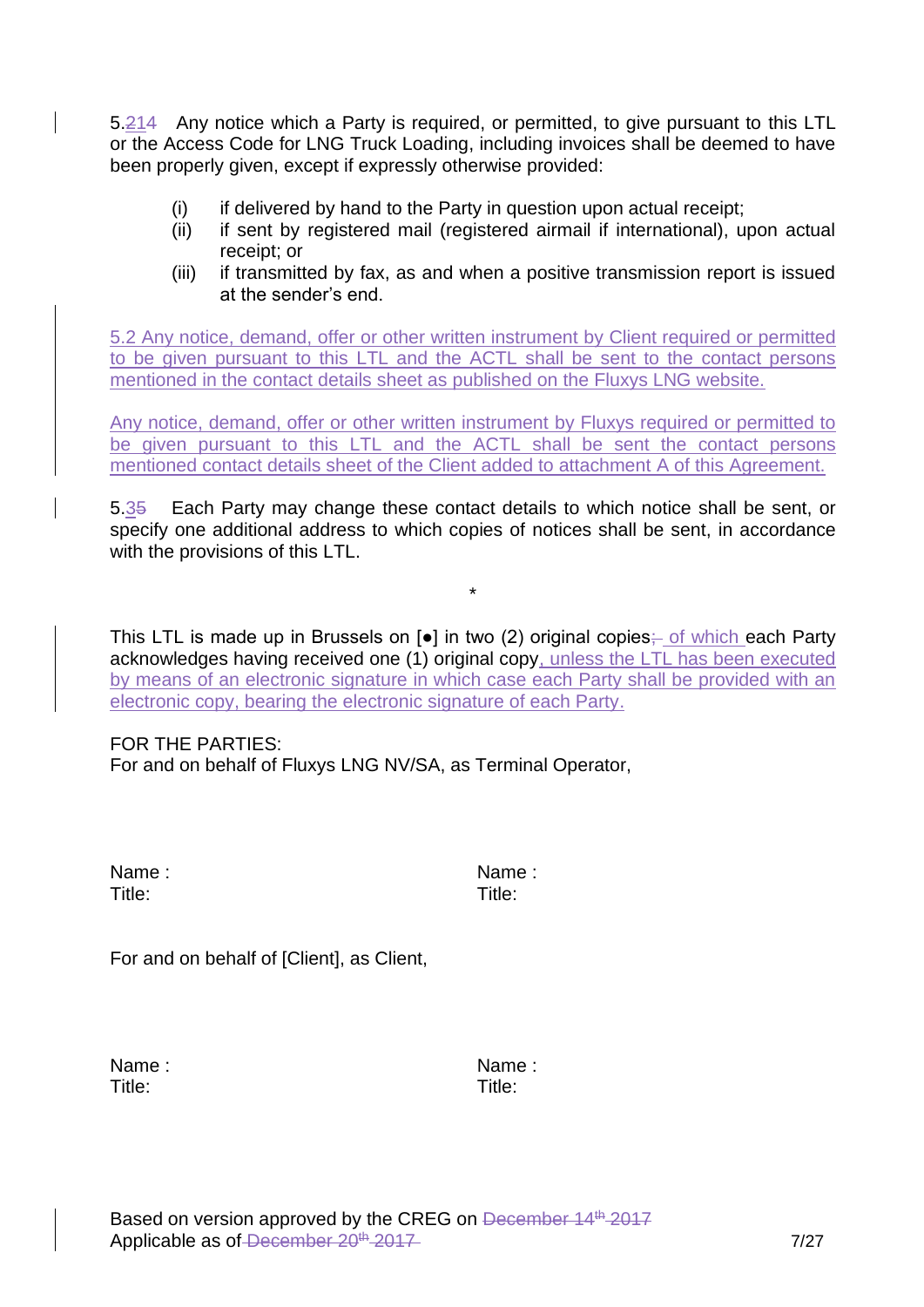### **ATTACHMENT A**

### **SERVICE CONFIRMATIONS**

(Service Confirmation Forms to be inserted upon execution of such Service Confirmation Form)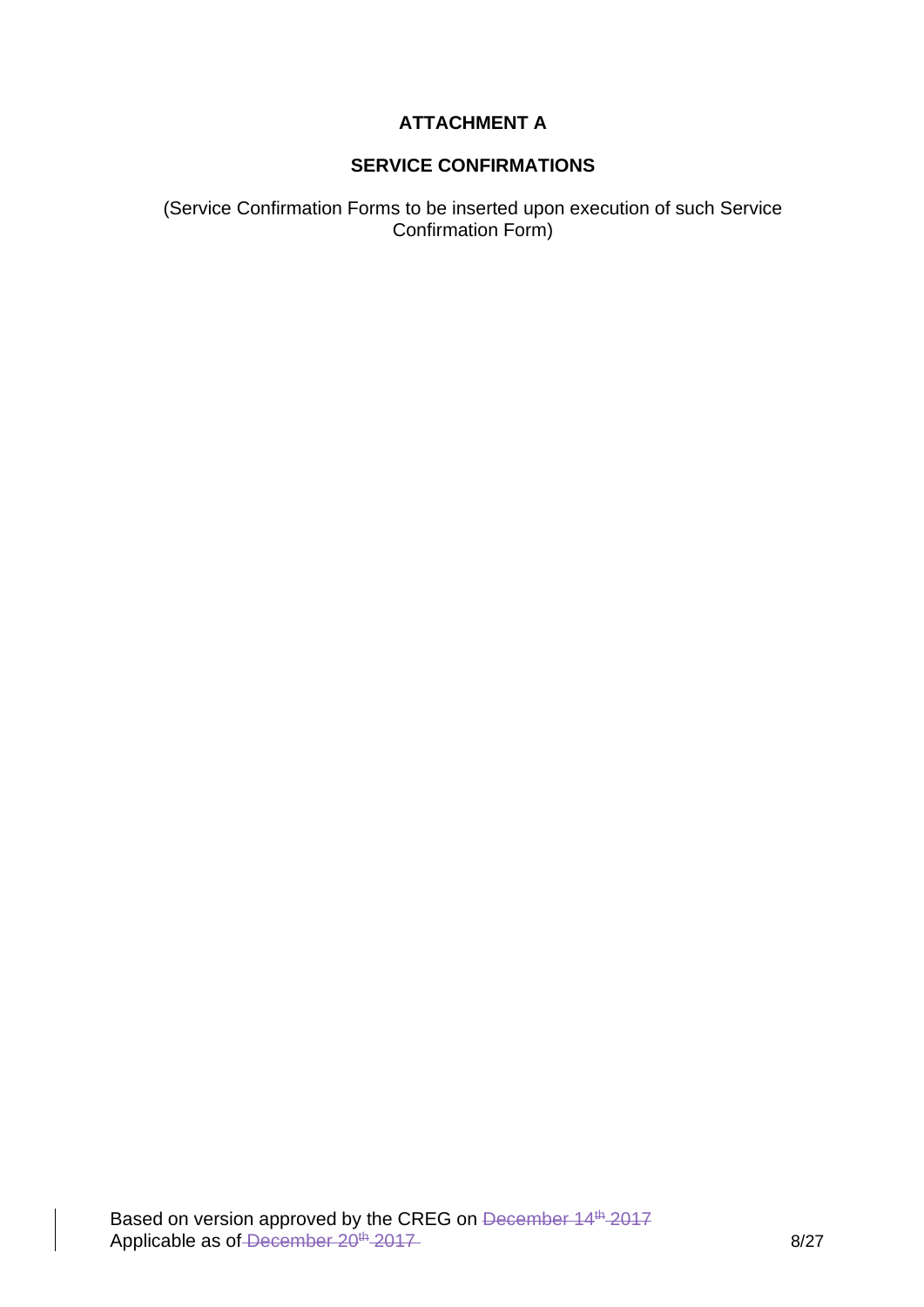### **ATTACHMENT B**

### **GENERAL CONDITIONS FOR TRUCK LOADING**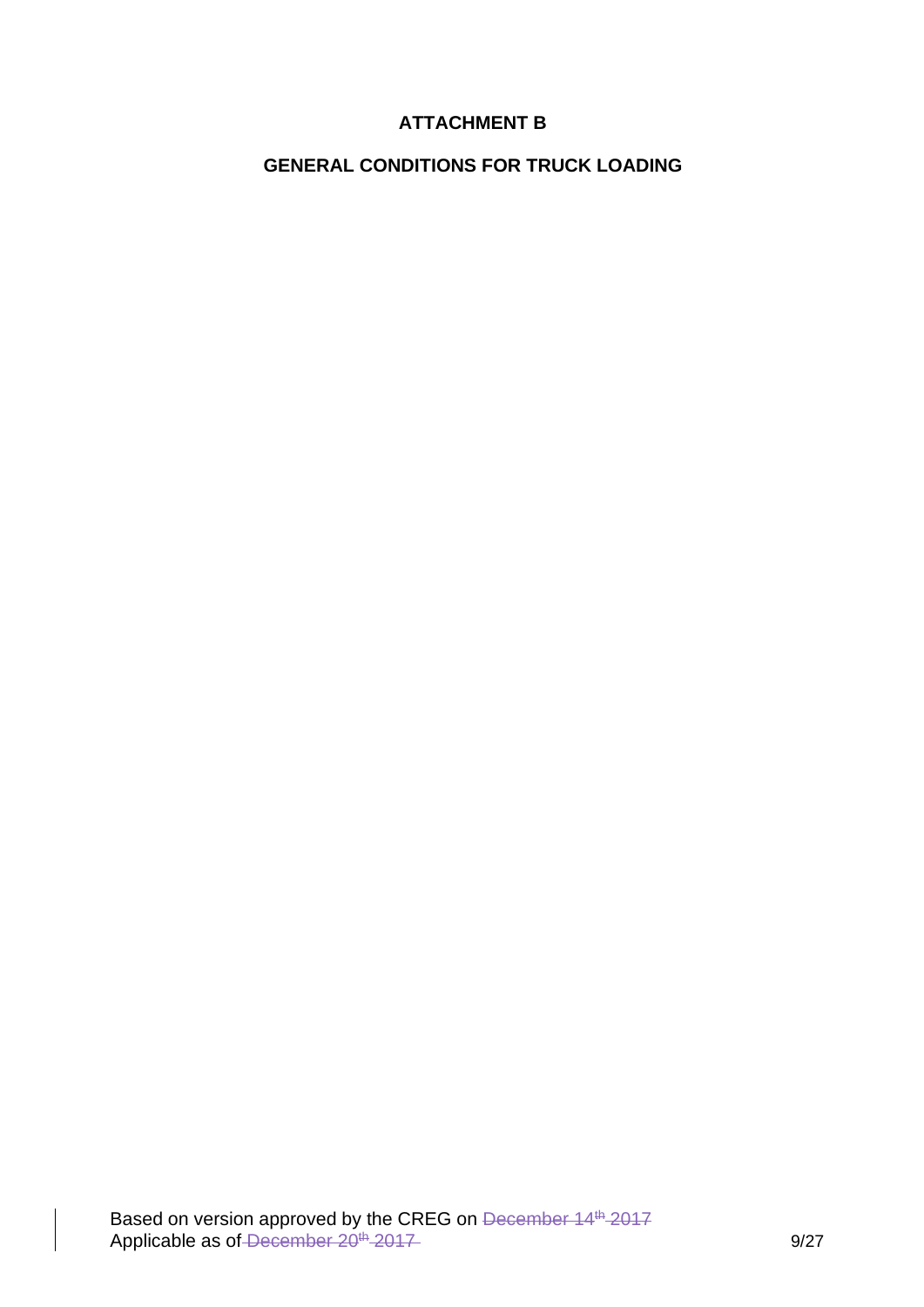# **1 SERVICES**

#### 1.1 LNG TRUCK APPROVAL SERVICES

1.1.1 Subject to the terms and conditions of this LTL and in accordance with the LNG Truck Approval Procedure as set out in the Access Code for LNG Truck Loading, the Terminal Operator shall as from the Effective Date perform, and the Client shall pay for, the LNG Truck Approval Service. Terminal Operator shall under no circumstances be obliged to perform more LNG Truck Approval Services than subscribed.

#### 1.2 LNG TRUCK LOADING SERVICES AND LNG TRUCK COOL DOWN SERVICES

- 1.2.1 Subject to the terms and conditions of this LTL and in accordance with the Access Code for LNG Truck Loading, the Terminal Operator shall as from the Effective Date perform, and the Client shall pay for, the LNG Truck Loading including if applicable the LNG Truck Cool Down Services as the Client may have subscribed pursuant to any Service Confirmation Form (attachment A of this LTL), for the relevant Service Term. The Terminal Operator shall under no circumstances be obliged to perform more LNG Truck Loading Services than the Truck Loading Services Rights subscribed, as set out in the Service Confirmation Forms.
- 1.2.2 Subject to the above, the Terminal Operator shall redeliver to Client such quantity of LNG, which is as close as possible to the Requested Quantity of LNG, based on the GHV and the density of the LNG.

#### 1.3 LIMIT OF TERMINAL OPERATOR'S OBLIGATION

- 1.3.1 The Terminal Operator shall at no time be obliged to redeliver to the Client at the Redelivery Point for Truck Loading a quantity of LNG, in energy terms (expressed in kWh), greater than Client's Shipper's Gas in Storage account of LNG at the LNG Terminal at that time. In case the Client's Shipper's Gas in Storage is less than the Requested Quantity of LNG to be redelivered to the Client, the Terminal Operator shall inform as soon as reasonably possible the Client and at the latest 24 hours in advance.
- 1.3.2 Without prejudice to ACTL 3.5 and ACTL 3.7, the Terminal Operator may decide to redeliver to Client a quantity of LNG at the Redelivery Point for Truck Loading which is less than the Requested Quantity of LNG in case the Terminal Operator, at its sole discretion, has reasonable grounds (including but not limited to adverse weather conditions, pressure in the tanks, etc.) to believe that a threat to the heel of the LNG Terminal would occur in case of redelivery of the total Requested Quantity of LNG. In such case, the Terminal Operator shall inform as soon as reasonably possible the Client in advance.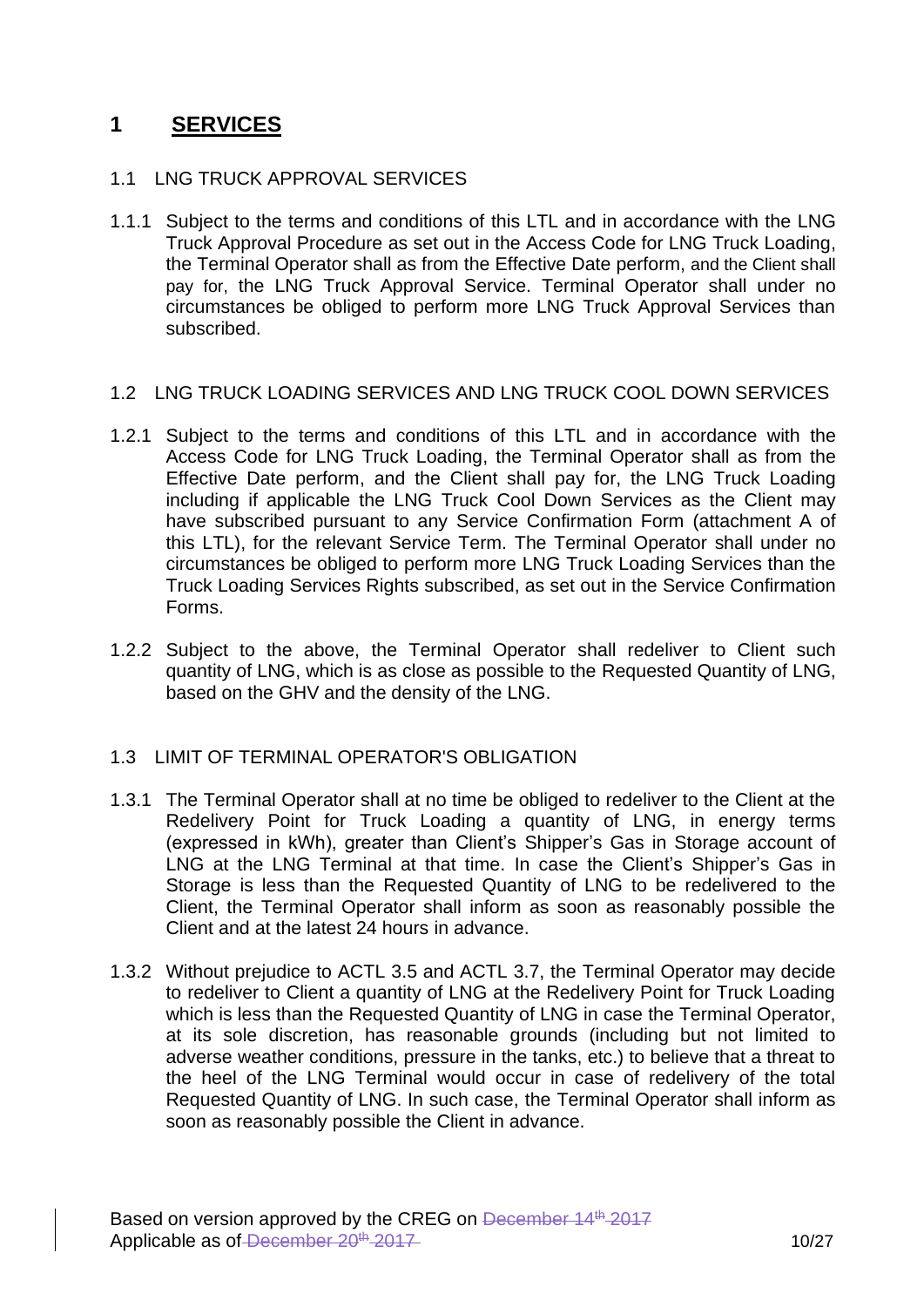# **2 QUALITY**

- 2.1 LNG delivered by Terminal Operator to Client at the Redelivery Point for Truck Loading pursuant to and in accordance with this LTL and the Access Code for LNG Truck Loading, shall comply with the Specification for the Redelivery Point for Truck Loading, as provided for in ACTL 3.3.
- 2.2 As soon as Terminal Operator knows or has reasons to believe that LNG being redelivered to Client may not be in compliance with the applicable Specification as per the present ACTL 3.3, Terminal Operator shall notify Client with the details of such non compliance if known, and give a good faith estimate of the probable duration of such non-compliance. Client shall be entitled to either (i) accept such Off-Specification LNG in which case Terminal Operator could in no case be held liable for any damages incurred by the Client due to such non compliancy or (ii) to refuse the Off-Specification LNG.
- 2.3 Neither Party can be held liable for damages arising out of the ageing of LNG to be delivered under this LTL, it being understood that the Terminal Operator shall make reasonable endeavours to minimize the consequences of the ageing.
- 2.4 Without prejudice to GC 9, the Client is liable without any restriction for any damages incurred by the Terminal Operator resulting from the transfer of any substances from the Client's truck to the impacted part of the LNG Terminal.

## **3 MEASUREMENT & TESTING**

In accordance with ACTL 3.4, upon completion of the loading operation, Terminal Operator shall determine the quantity of LNG redelivered to Client using a calibrated weighbridge. The quality of LNG redelivered to Client shall be deemed to be the quality of the LNG of the storage tank from which the LNG is loaded. An LNG Truck Quality and Quantity Document shall be provided to the Trucker. Terminal Operator shall use reasonable endeavours to ensure a constant quality of LNG in the relevant tank used for truck loading.

## **4 OPERATION AND MAINTENANCE OF THE LNG TERMINAL**

Terminal Operator shall during the term of this LTL operate, maintain and repair the LNG Terminal and keep the LNG Terminal in good working order and condition in order to fulfill its obligations under this LTL and under the Access Code for LNG Truck Loading (amongst others the sections 3.1 and 3.7) and to operate the LNG Terminal in accordance with the standards of a Reasonable and Prudent Operator and pursuant the applicable law.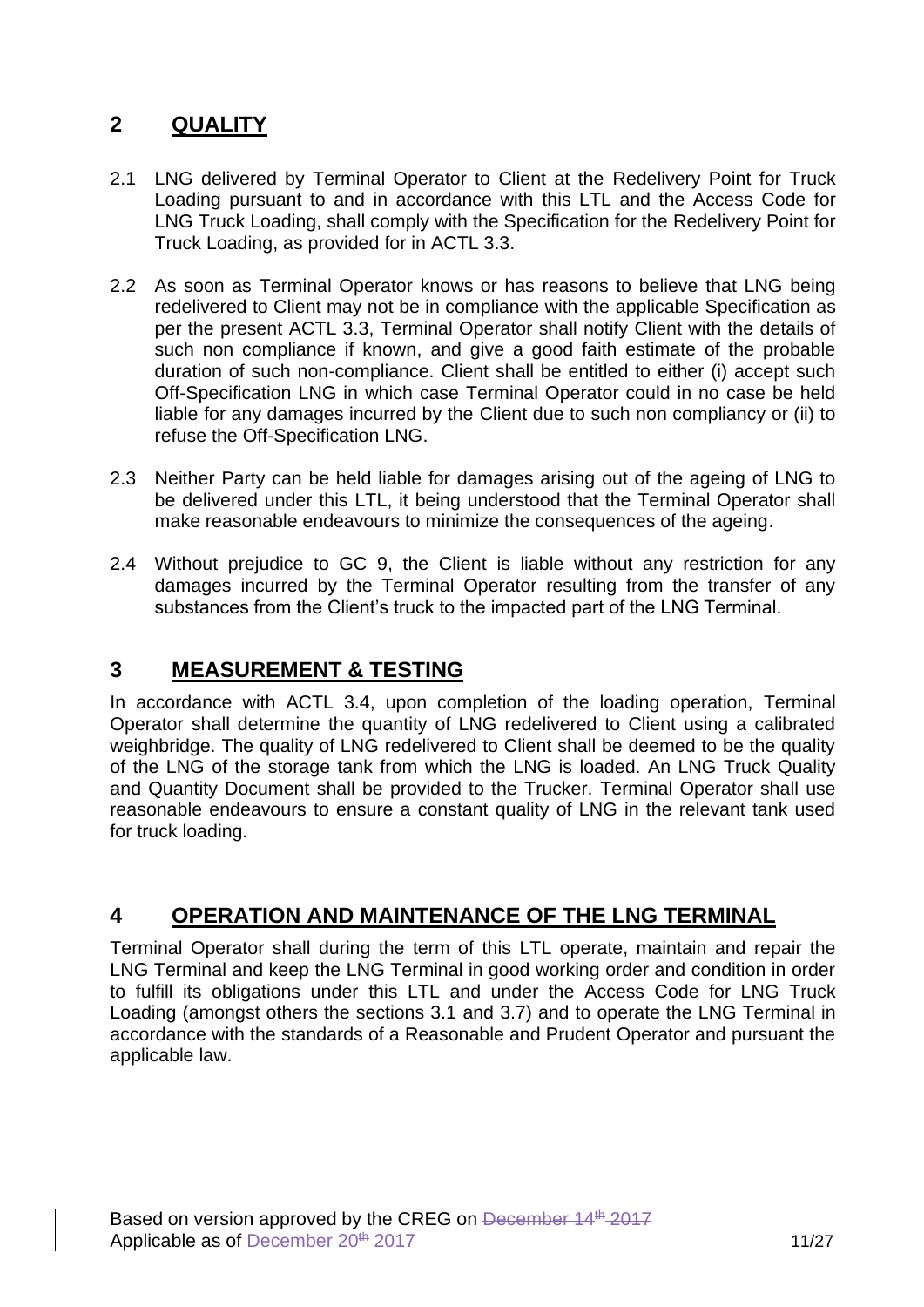# **5 SERVICE FEE**

5.1 The LNG Services performed by Terminal Operator to Client under this LTL are subject to the applicable Regulated Tariffs as approved by CREG.

Client shall pay to Terminal Operator the Monthly Capacity Charge and any other amount invoiced pursuant to GC 6.

#### **5.2 Taxes**

The Monthly Capacity Charge or any other amounts invoiced pursuant to the GC 6.1 and due by Client to Terminal Operator are exclusive of any taxes, duties, levies or other charges imposed on Terminal Operator by any competent authority with respect to or affecting the LNG Truck Approval and/or LNG Truck Loading Services and/or LNG Truck Cool Down Services performed by Terminal Operator under this LTL (including but not limited to VAT, excises or levies imposed by public authorities, but excluding taxes on income, profit, taxes on share capital and any real estate taxes and other taxes on the LNG Terminal which are recovered or recoverable through the Regulated Tariffs). Terminal Operator may include in any invoice the amount due by Client associated with all taxes, duties, levies or other charges.

#### **5.3 Calculation and indexation**

The Monthly Capacity Charge, invoiced by Terminal Operator to Client shall be calculated and indexed in accordance with the Regulated Tariffs as approved by CREG.

## **6 INVOICING AND PAYMENT**

#### **6.1 Submission of invoice**

- 6.1.1 As from the Effective Date and insofar as Client has subscribed to at least one (1) LNG Service under this LTL, the Terminal Operator shall on the tenth (10th) Day of each Month (or the next Business Day if the tenth (10th) Day is not a Business Day) render an invoice to Client, showing in accordance with ACTL 2.1:
	- (i) the LNG Truck Approval Service Charge for the provision of LNG Truck Approval Services; and/or
	- (ii) the LNG Truck Loading Service Right Charge of LNG Truck Loading Services; and/or
	- (iii)the LNG Truck Cool Down Services Charge for the provision of LNG Truck Cool Down Services. .

All invoices shall include a detailed calculation of the Monthly Capacity Charge(s), mentioning amongst others the performed LNG Services, the pricing formula and the values of the relevant parameters and indexes (if applicable), the invoicing date, the bank account information, the payment terms (including the time of payment), the currency and the interest rates if applicable. Together with the invoice, the utilization rate of the LNG Services and a detailed summary table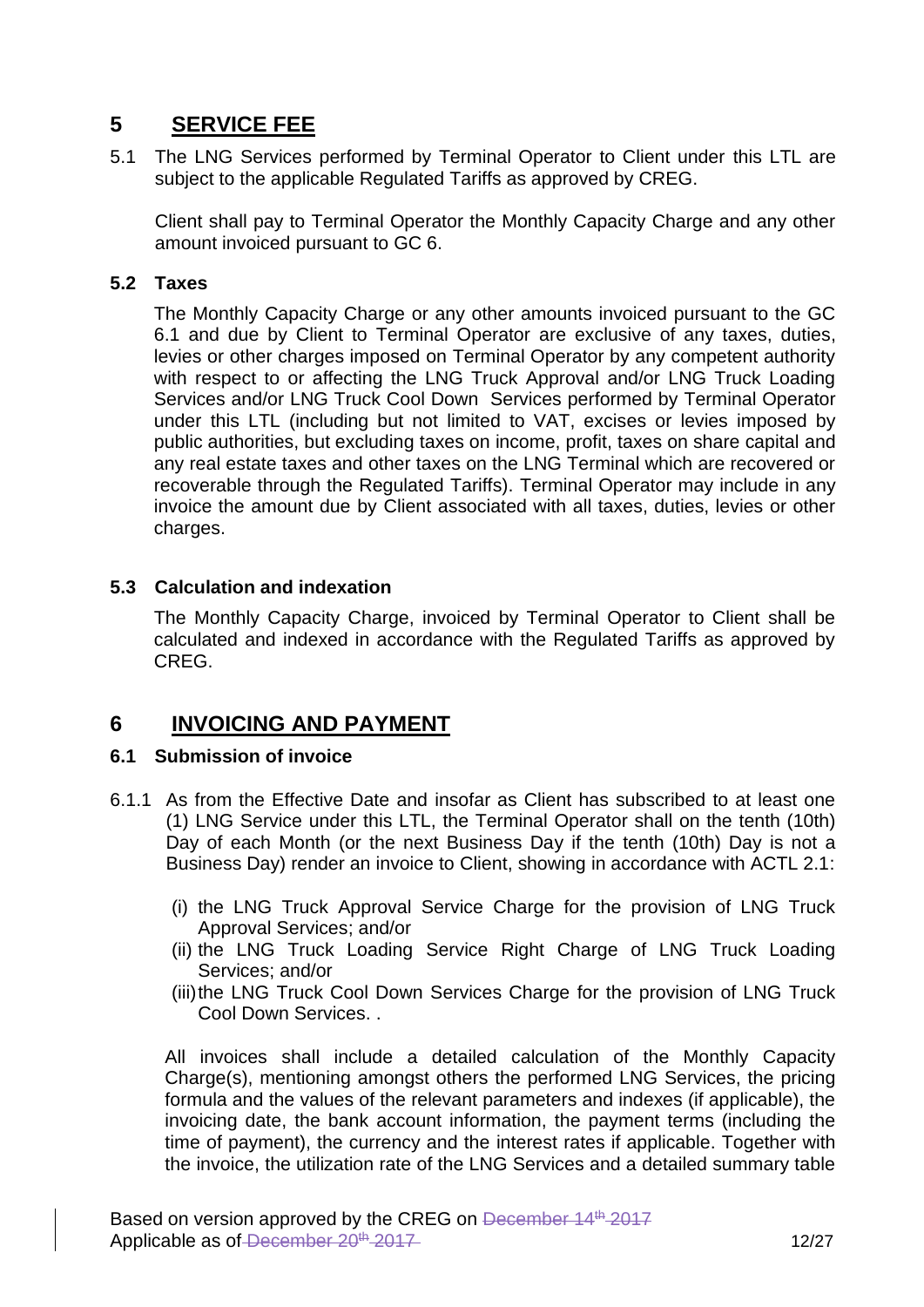per performed LNG Service shall be communicated, particularly including the gas allocation and measurement results.

- 6.1.2 It is understood that the LNG Truck Cool Down Services Charge, as applicable, are payable by the Client as from the moment that Fluxys LNG has received the request for LNG Truck Loading from the Client and such request has not been cancelled by the Client at the latest twenty-four (24) hours before the time of the requested LNG Truck Cool Down Services.
- 6.1.3 For the avoidance of doubt, unless relieved by another provision of this LTL and in accordance with the provisions of the ACTL, the Monthly Capacity Charge is payable irrespective of whether Client actually uses the LNG Service it has subscribed via the Service Confirmation Form.
- 6.1.4 Invoices are rendered electronically, or by letter or by telefax during normal office hours. The receipt of the invoice is deemed to have occurred the fifth (5th) Business Day following the date of the invoice.
- 6.1.5 At the end of this LTL and each time the Client requests it, the Terminal Operator delivers a statement of account.

#### **6.2 Payment terms**

- 6.2.1 Client shall pay the invoice referred to in GC 6.1 in Euro by the Due Date being thirty (30) Days after receipt of such invoice. If the Due Date is not a Business Day, the first following Business Day shall apply.
- 6.2.2 Without prejudice to GC 6.2.1, payment shall be deemed to have been made when the invoiced amount shall have been credited to the Terminal Operator's bank account as specified on the invoice. If no such bank account is specified on any invoice then payment shall be made at the last specified bank account.

#### **6.3 Disputed payments**

- 6.3.1 If there is a calculation error(s), Client notifies such error to the Terminal Operator at the latest on the Due Date. In such case, only the undisputed part of the invoice, including VAT, shall be paid on the Due Date. The Terminal Operator shall treat the complaint within thirty (30) Business Days after receipt of such notification. In case the Parties cannot come to an agreement, either Party may call upon GC 25.
- 6.3.2 If Client disputes part or all sums of the invoice(s) for reasons other than a calculation error(s), Client notifies such contestation to the Terminal Operator at the latest on the Due Date. In such case the Client shall pay the undisputed part(s) of the invoice, including VAT, at the latest on the Due Date, while the disputed part(s) of the invoice, including VAT will be paid within two (2) Business Days after notification of such contestation to the Terminal Operator into an Escrow Account of the Terminal Operator. The Terminal Operator shall treat the complaint within thirty (30) Business Days after receipt of such notification. In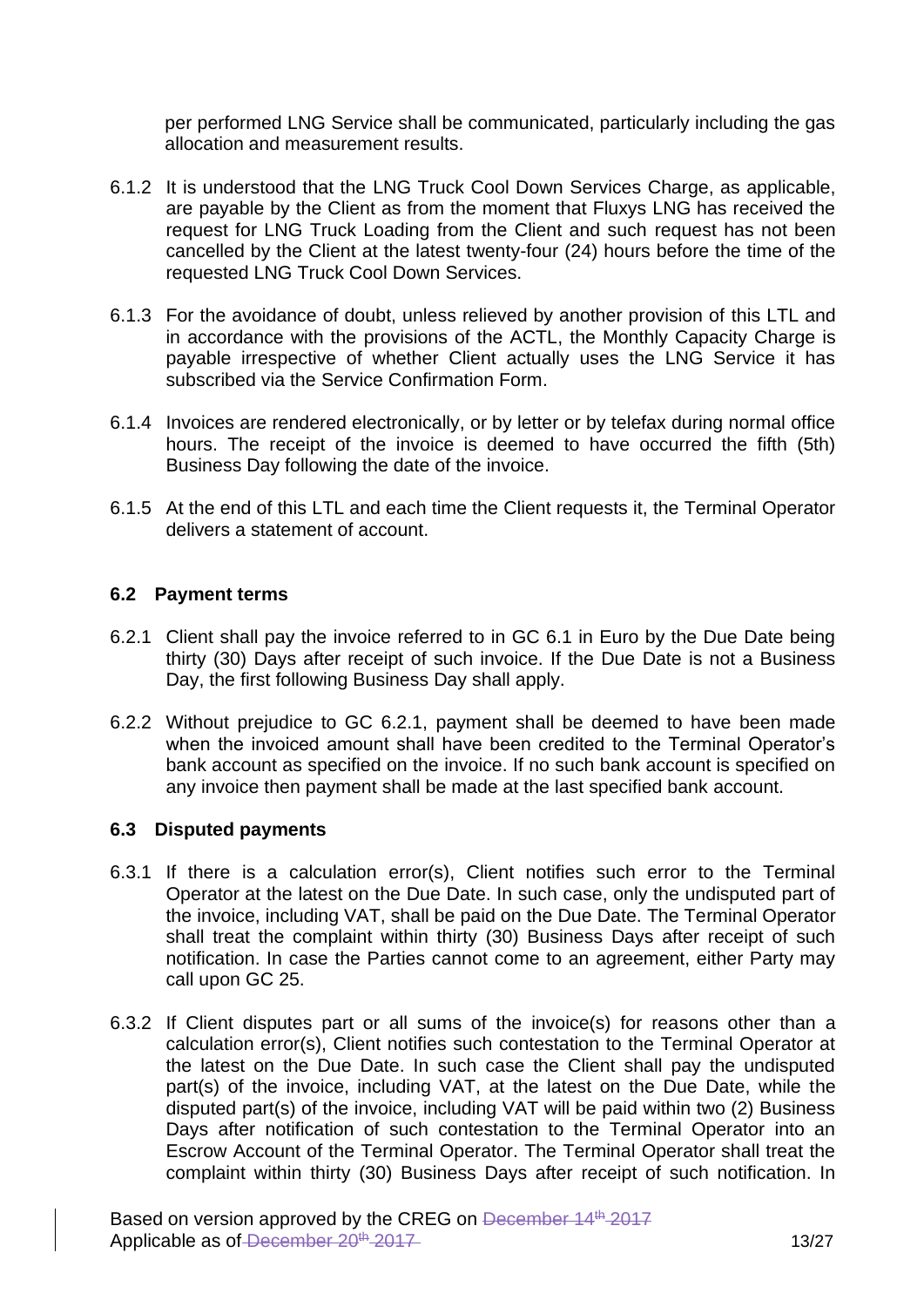case the Parties cannot come to an agreement, either Party may call upon GC 25.

- 6.3.3 Parties shall provide each other on time the data necessary for establishing and paying invoices.
- 6.3.4 If the invoice has not been paid on the Due Date or if the Client has made an undue payment in accordance with GC 8.3, default interest shall be due respectively by the Client for each Day payment is overdue or by the Terminal Operator for each Day reimbursement is overdue. Said default interest shall be calculated in accordance with the EURIBOR three (3) months rate on the Due Date increased by two hundred (200) basis points.
- 6.3.5 Any invoice not disputed within twelve (12) Months after the Due Date for payment shall be considered as final between the Parties.

## **7 CREDIT COVER**

- 7.1 The Client which has subscribed LNG Services for at least one hundred thousand Euro (100,000.00 €) per Contract Year has to provide a Financial Bank Guarantee in order to secure its due performance of this LTL in accordance with this GC 7 unless if, at the latest five (5) Business Days before the Service Start Date-:
	- the Client has an acceptable credit rating  $-$  which corresponds to a rating for the Client's long term unsecured and non credit enhanced debt obligations of not less than BBB+A- by Standard & Poor's Rating Services or Fitch Ratings or not less than Baa1A3 by Moody's Investor Services - provided however that there are no invoiced amounts overdue, at the latest five (5) Business Days before the Services Start Date; or
	- the Client can provide an unconditional and irrevocable parent company guarantee of its parent company, which has a credit rating not lower than BBB+ by Standard & Poor's Rating Services or Fitch Rating, or not lower than Baa1 by Moody's Investor Services

provided however that there are no invoiced amounts overdue, at the latest five (5) Business Days before the Services Start Date.

The Terminal Operator shall, before the signature of the relevant contract, request the Client to demonstrate that it is complying with the Credit Cover provisions as well as to comply with the "Know Your Customer" requirements established by the Terminal Operator in consultation with the CREG. Once the Agreement has duly entered into force, the Terminal Operator may assess at any time the compliance of the Client with the "Know Your Customer" requirements and may request the Client to demonstrate its compliance with the Credit Cover provisions and "Know Your Customer" requirements.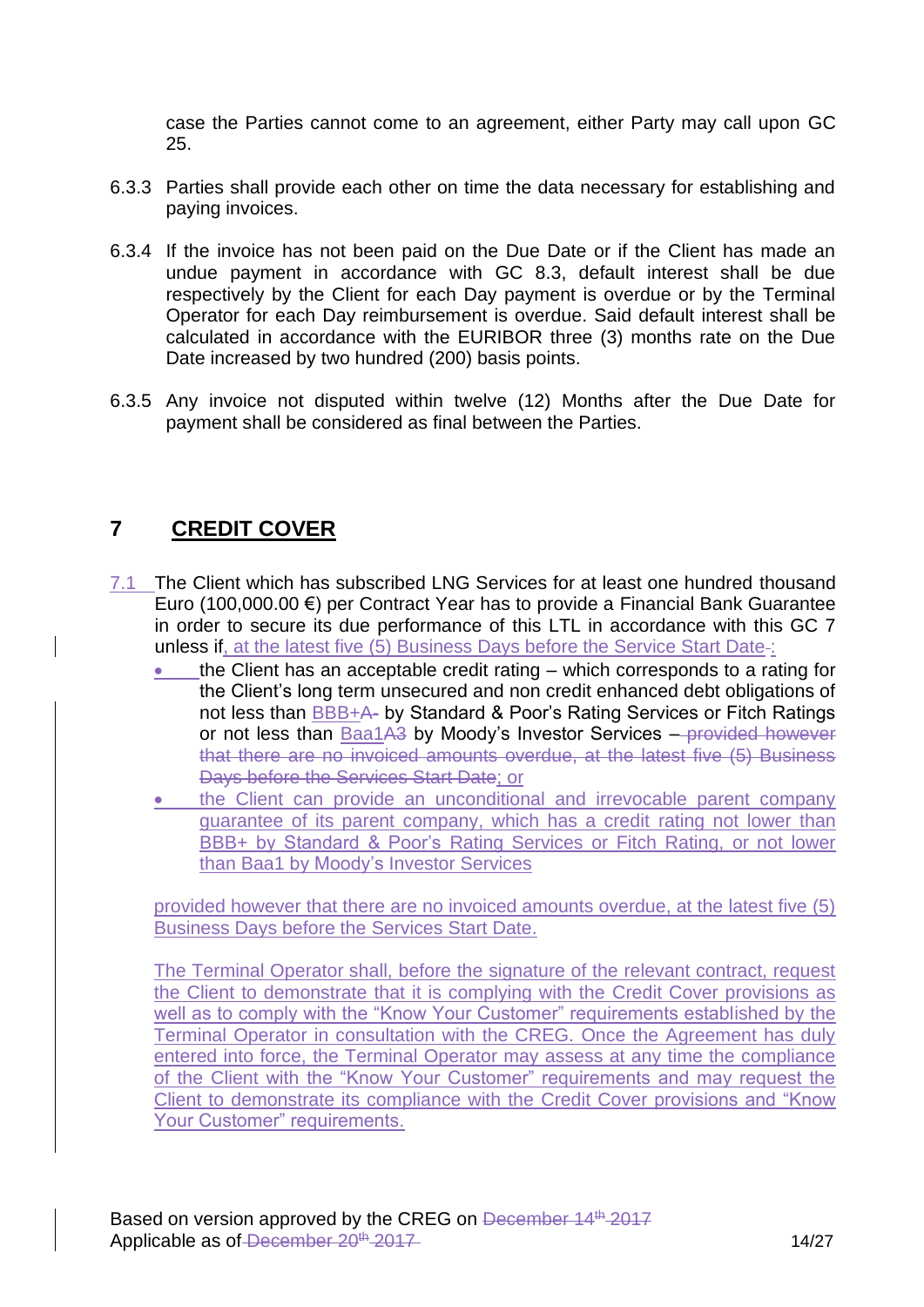The Client must proactively demonstrate on an annual basis, at the latest each 1st of January, that the Client or its Parent Company still complies with the Credit Cover provisions and "Know Your Customer" requirements

In case the Client fails to demonstrate compliance, the Terminal Operator has the right to suspend the Services Confirmation until it receives confirmation that the requirements have been complied with. Such suspension shall not constitute a failure by the Terminal Operator to provide LNG Services to Client under this LTL.

7.2 In case a Financial Bank Guarantee is required according to GC 7.1, the Client has to provide at the latest five (5) Business Days before the Services Start Date an unconditional and irrevocable Financial Bank Guarantee issued by a bank approved by the Financial Services & Market Authority ("FSMA" or by an equivalent body in one of the Members States of the European Union) and which has a credit rating corresponding to a rating of not less than A- by Standard & Poor's Rating Services or Fitch Ratings or not less than A3 by Moody's Investor Services, for an amount at least equal to the anticipated amount of Client's Monthly Capacity Charge for the following two (2) Months. The Monthly Capacity Charge for the following Month will be estimated as one (1) divided by the Service Term (expressed in Months) multiplied by the LNG Truck Loading Service Right during the relevant Contract Year multiplied by the applicable Regulated Tariff.

This amount shall however be rounded upwards to the first thousand Euro (1,000 €).

- 7.17.3 The Client must demonstrate annually and at the latest on the anniversary date of the LNG Services subscribed, that the financial institution, or the equivalent body that meets the requirements stipulated in GC 7.2, which has issued the Financial Bank Guarantee, has extended the Financial Bank Guarantee's term and has amended the amount thereof to correspond to the amount as specified in GC 7.2.
- 7.27.4 If the Client no longer meets the requirements stipulated in GC 7.1 and 7.2, it must, at the risk of breach of contract, immediately notify the Terminal Operator hereof by registered mail. If during the Contract Term the Client must provide a Financial Bank Guarantee in accordance with the Article 7.1, the Terminal Operator shall notify the Client hereof by registered mail.

The Client has twenty (20) Business Days in order to demonstrate to the Terminal Operator that it has obtained a new Financial Bank Guarantee meeting the requirements of GC 7.2. If upon expiry of the twenty (20) Business Days period, the Client has not obtained a new Financial Bank Guarantee, the Services will be suspended automatically and as of right and GC 14.2.2 shall apply.

7.37.5 If the Invoices are not paid after their Due Date and within fourteen (14) calendar days from the receipt by the Client of a formal notice hereto sent by the Terminal Operator by registered mail, the Terminal Operator may call upon the Financial Bank Guarantee. In the event that the Terminal Operator calls upon the Financial Bank Guarantee, the Client must, within the following twenty (20) Business Days,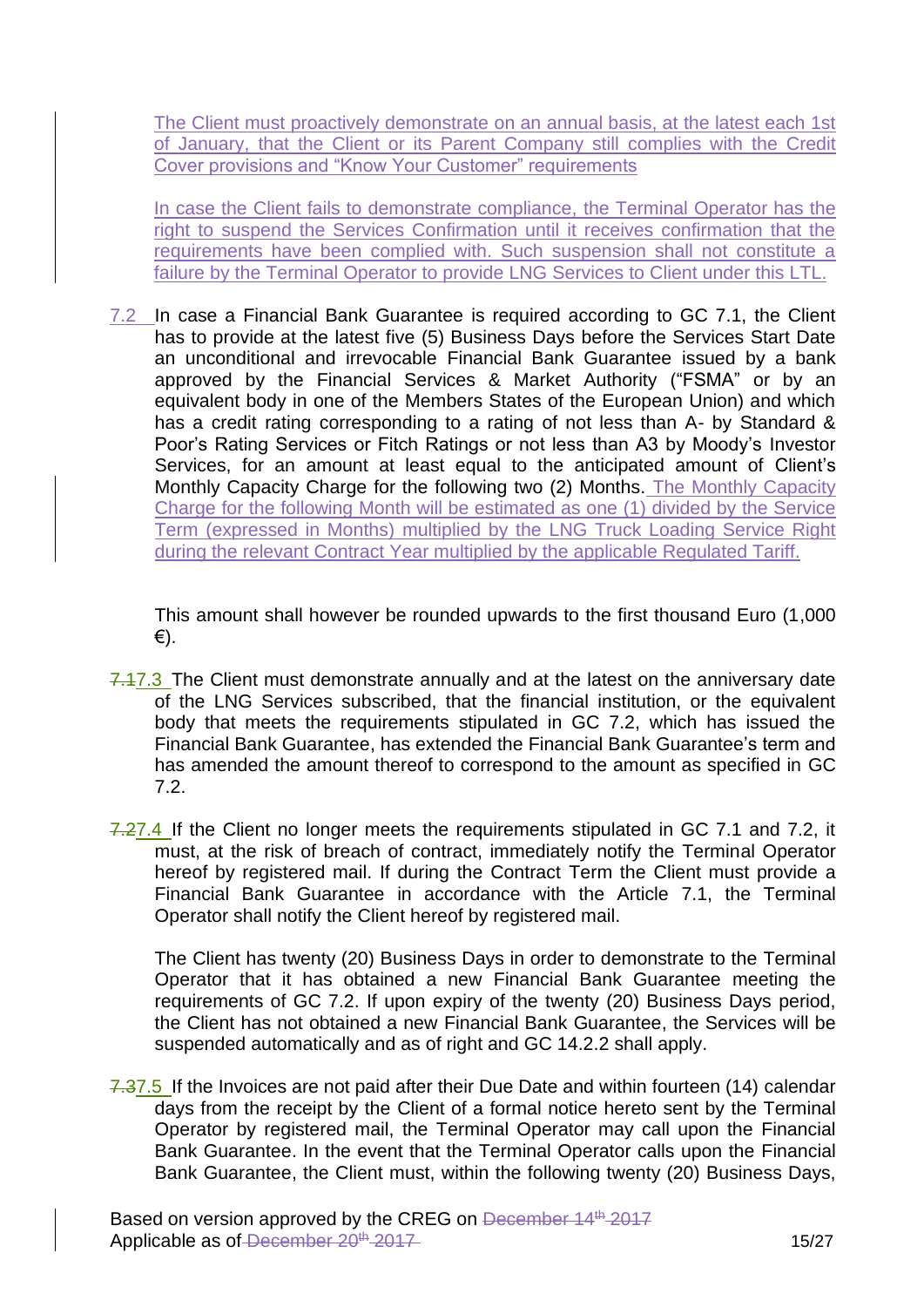(i) demonstrate that the financial institution which has delivered the Financial Bank Guarantee, has increased its amount to the level determined in GC 7.2 or (ii) submit a new Financial Bank Guarantee that complies with the conditions stipulated in GC 7.2. In case of default, the Services will be suspended automatically and as of right and GC 14.2.2 shall apply.

7.47.6 If the Client – which has subscribed LNG Services for less than one hundred thousand Euro (100,000.00  $\epsilon$ ) per Contract Year – has made payment(s) with a delay of more than (i) twenty (20) Business Days once in the past twelve (12) Months, or (ii) ten (10) Business Days twice in the past twelve (12) Months, the Terminal Operator shall send to the Client a final demand to pay such invoice(s) within fourteen calendar days. In case the Client fails to make the payment within this 14 calendar day term, the Services shall be suspended automatically and as of right, and GC 14.2.2 of this Attachment shall apply.

## **8 WARRANTIES**

#### **8.1 Mutual warranties**

Each Party (in respect of itself and each of its successors and permitted assigns) warrants to the other Party (for the benefit of the other Party and each of its successors and permitted assigns) as follows:

- (a) it is duly organised and validly existing under the laws of the jurisdiction of its organisation or incorporation (and, if relevant under those laws, in good standing);
- (b) it has the power (i) to execute this LTL and any other documentation relating to this LTL to which it is a Party, (ii) to deliver this LTL and any other documentation relating to this LTL that it is required by this LTL to deliver, and (iii) to perform its obligations under this LTL and has taken all necessary action to authorise that execution, delivery and performance;
- (c) the execution, delivery and performance referred to in paragraph (b) do not violate or conflict with any law applicable to it, any provision of its constitutional documents, any order or judgment of any court or other agency of government applicable to it or any of its assets or any contractual restriction binding on or affecting it or any of its assets;
- (d) its obligations under this LTL constitute its legal, valid and binding obligations, enforceable in accordance with its terms subject to applicable bankruptcy, reorganisation, insolvency, moratorium or similar laws affecting creditors' rights generally and subject, as to enforceability, to equitable principles of general application (regardless of whether enforcement is sought in a proceeding in equity or at law).

#### **8.2 Client's warranties**

Client hereby warrants to Terminal Operator that: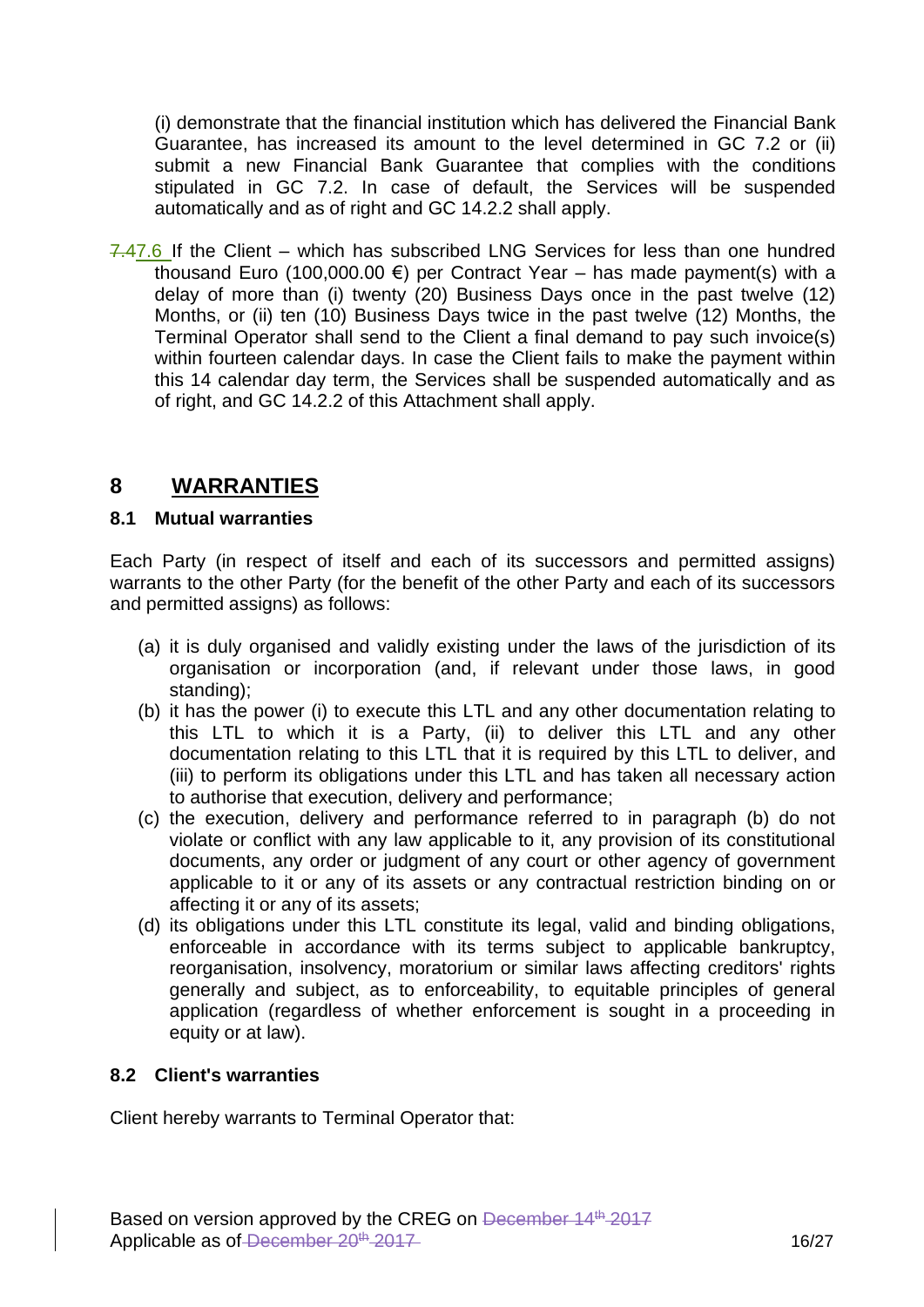- (a) it has title and/or all rights to the LNG at the Redelivery Point for Truck Loading for the provision of LNG Redelivery Services at the LNG Terminal by it and that such LNG is free of all claims or encumbrances;
- (b) it holds any and all licenses, permits and authorisations required under applicable law to load the Client's Trailer at the LNG truck loading station and that it shall use the endeavours of a Reasonable and Prudent Operator to maintain such licenses, permits and authorisations during the Service Term;
- (c) it will duly and timely file in compliance with applicable law, all returns, reports and declarations that ought to be filed with regard to customs duties; it will pay in full and timely all amounts due in this respect to the tax authorities; and it will keep Terminal Operator safe from any claim from the tax authorities in respect to customs duties;
- (d) Client shall at all times be responsible for and respect all applicable Belgian and international safety and transport regulations.

#### **8.3 Terminal operator warranties**

Terminal Operator hereby warrants to Client that

- (a) it holds any and all licenses, permits, authorisations and rights required under applicable law to operate the LNG Terminal and that it shall take all necessary steps to keep the same during the Service Term and that it has all the rights to possess and operate LNG Terminal as of the Effective Date and that it shall keep such rights during the Service Term;
- (b) it holds any and all licenses, permits, authorisations and rights required under applicable law to provide LNG Truck Approval Services and/or LNG Truck Loading Services and/or LNG Truck Cool Down Services and that it shall use its reasonable endeavours to maintain such licenses, permits and authorisations during the Service Term.

# **9 LIABILITY AND INSURANCE**

#### **9.1 General**

- 9.1.1 Subject to the provisions of this GC 9, risks related to LNG shall pass simultaneously to the Client when the LNG passes the Redelivery Point for Truck Loading.
- 9.1.2 Except in case of gross negligence or willful misconduct, in case of contractual liability or extra-contractual liability, or in case of a concurrence between a contractual and extra-contractual liability, GC 9 shall apply to all circumstances under which a Party and/or its Affiliated Companies may be held liable for damages arising out the present LTL.
- 9.1.3 Without prejudice to GC 9.3, damages from one Party towards the other Party shall be limited to Direct Material Damages which have a causal link with the fault(s) and amounts determined in Article 9.1.4 and 9.1.5 Any other damages,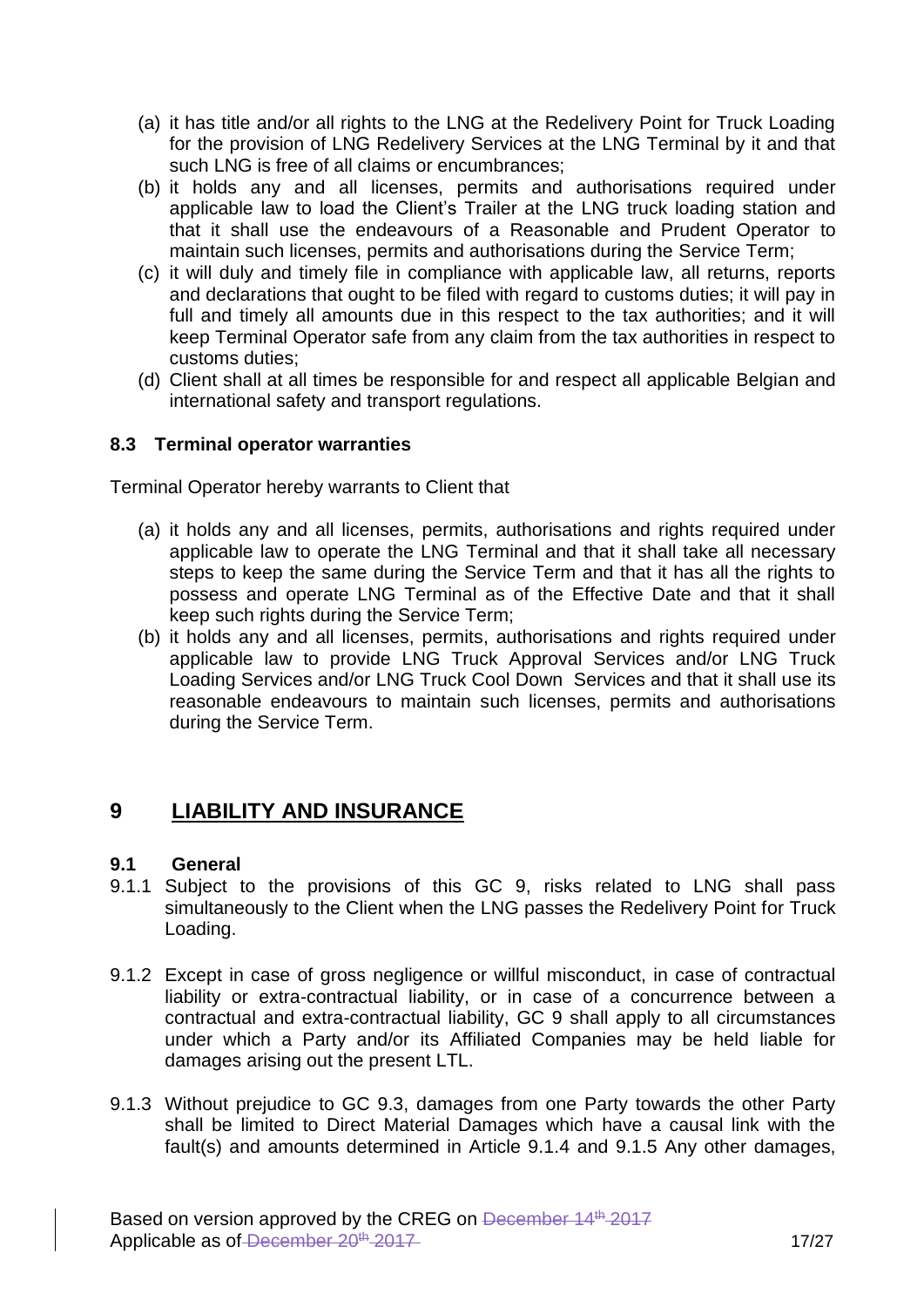such as loss of use, loss of income, loss of production, loss of profit or interest and any indirect material or immaterial damages are expressly excluded.

- 9.1.4 Without prejudice to the tariff supplements possibly due, a Client's maximum liability for the damages suffered by the Terminal Operator shall be limited to five millions Euro (5.000.000,00 €).
- 9.1.5 Without prejudice to the tariff supplements possibly due, a Terminal Operator's maximum liability for the damages suffered by the Client shall be limited to two hundred thousand Euro (200.000,00  $\epsilon$ ).
- 9.1.6 Terminal Operator shall be liable towards Client, up to the value of the LNG as determined by application of the Zig Day-Ahead price on the Day of the loss, for any and all loss to Client's LNG in the LNG Terminal, except to the extent caused by Client.
- 9.1.7 Third party claims: Each Party shall indemnify, hold harmless and defend the other Party from and against any claim, demand, cause of action, expense or liability whatsoever (including, but not limited to the costs of litigation, and whether arising in contract or otherwise), from or in respect of any third party, arising out the LTL and/or Service Confirmation Forms.
- 9.1.8 Waiver of recourse: Concerning death and/or personal injury or illness of a member of personnel of one of the Parties and except for gross negligence or willful misconduct, the Parties mutually waive all claims they may have against each other for such damages caused to their member of personnel, subcontractors, personnel or agents of such sub-contractors, proxy holder or visitors.
- 9.1.9 Subject to the provisions of this LTL, each Party is liable for the acts, defaults and negligence of any of its sub-contractors, and the personnel or agents of such sub-contractors as fully as if they were acts, defaults or neglects of that Party.

#### **9.2 Insurance and waiver**

- 9.2.1 The Parties shall subscribe the insurance policies required in order to ensure the due performance of this LTL. The Parties shall subscribe in particular but not limited to the insurance policies listed hereafter and shall submit evidence of the existence of such insurance policies to the other Party upon request:
	- (i) A worker's compensation and employers' liability insurance policy in conformity with the Belgian law against accidents at work and on the way to work for its personnel. This policy shall contain a clause stipulating that the insurer waives its claim rights against Terminal Operator. If the Client is established abroad, the Client shall prove that his personnel is covered in a similar way by the applicable system of social security.
	- (ii) A third party liability insurance for the minimum amount as set out in respectively GC 9.1.4 and 9.1.5. This amount can however not be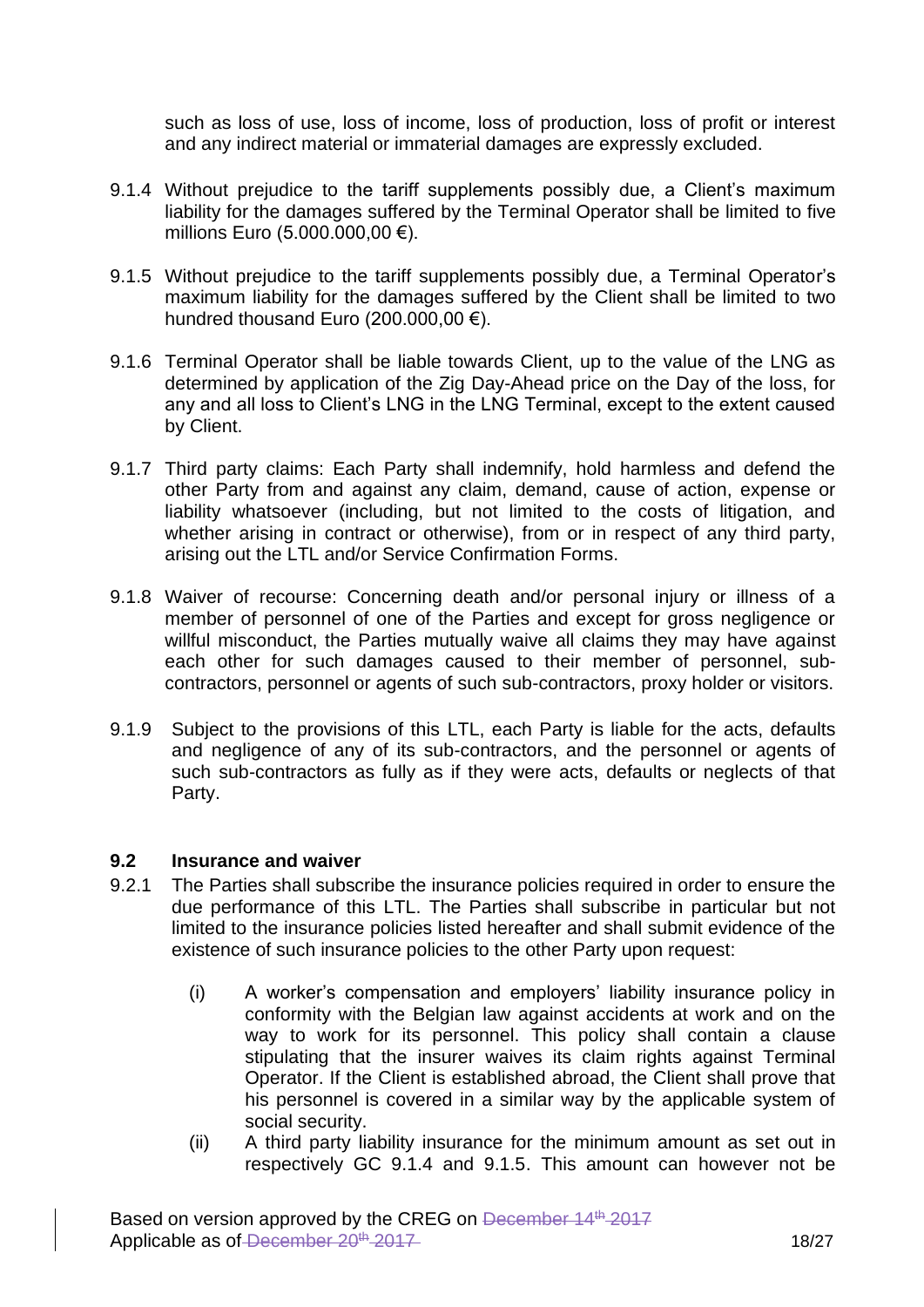considered as a limitation of the liability of the Parties towards third parties.

- (iii) An automobile liability insurance policy covering the Trailer according to the applicable legal obligations.
- 9.2.2 Each Party shall attempt that all and any insurances, effected by or on behalf of a Party, shall provide that the underwriters waive their rights of subrogation against the other Party with the effect that the insurers of a Party may not make a claim against the other Party which the insured Party would have been entitled to make.

## **10 FORCE MAJEURE**

10.1 The term "Force Majeure" shall mean any unforeseeable and insurmountable event or circumstances beyond the control of any Party acting in accordance with the standards of a Reasonable and Prudent Operator which which temporarily or definitively makes impossible for such Party to fulfill any obligation under this LTL towards the other Party.

Following events could constitute Force Majeure, without limited to any of the following circumstances or events: forces of nature, strikes, acts of government or any governmental authority or representative thereof (whether or not legally valid), wars, insurrections, riots, landslides, fires, floods, earthquakes, explosions, breakage, accidents, or non-obtention or non-renewal in due time of any authorizations or license, or refusal by the authorities to maintain any authorisations or liecense in case such non-obtention, non-renewal or refusal is not attributable to any delay caused by the Party requesting such authorization or other fault on the part of the requesting Party.

Any labour dispute shall be settled at the sole discretion of the Party having such dispute.

- 10.2 Without prejudice to GC 10.5 and 10.6, if by reason of Force Majeure either Party is rendered unable wholly or in part to carry out its obligations under this LTL, then the obligations of the Party concerned, as long as and to the extent that the obligations are affected by such Force Majeure, shall be suspended.
- 10.3 A Party claiming relief on account of Force Majeure shall:
	- (i) forthwith notify the other Party of the event or circumstances constituting Force Majeure and shall furnish all available information on the cause of the event and estimate the time required to remedy the Force Majeure situation and shall provide regular updates on such event of Force Majeure; and
	- (ii) forthwith take all reasonable practicable steps to minimize the consequences of the Force Majeure and to limit the damage caused thereby.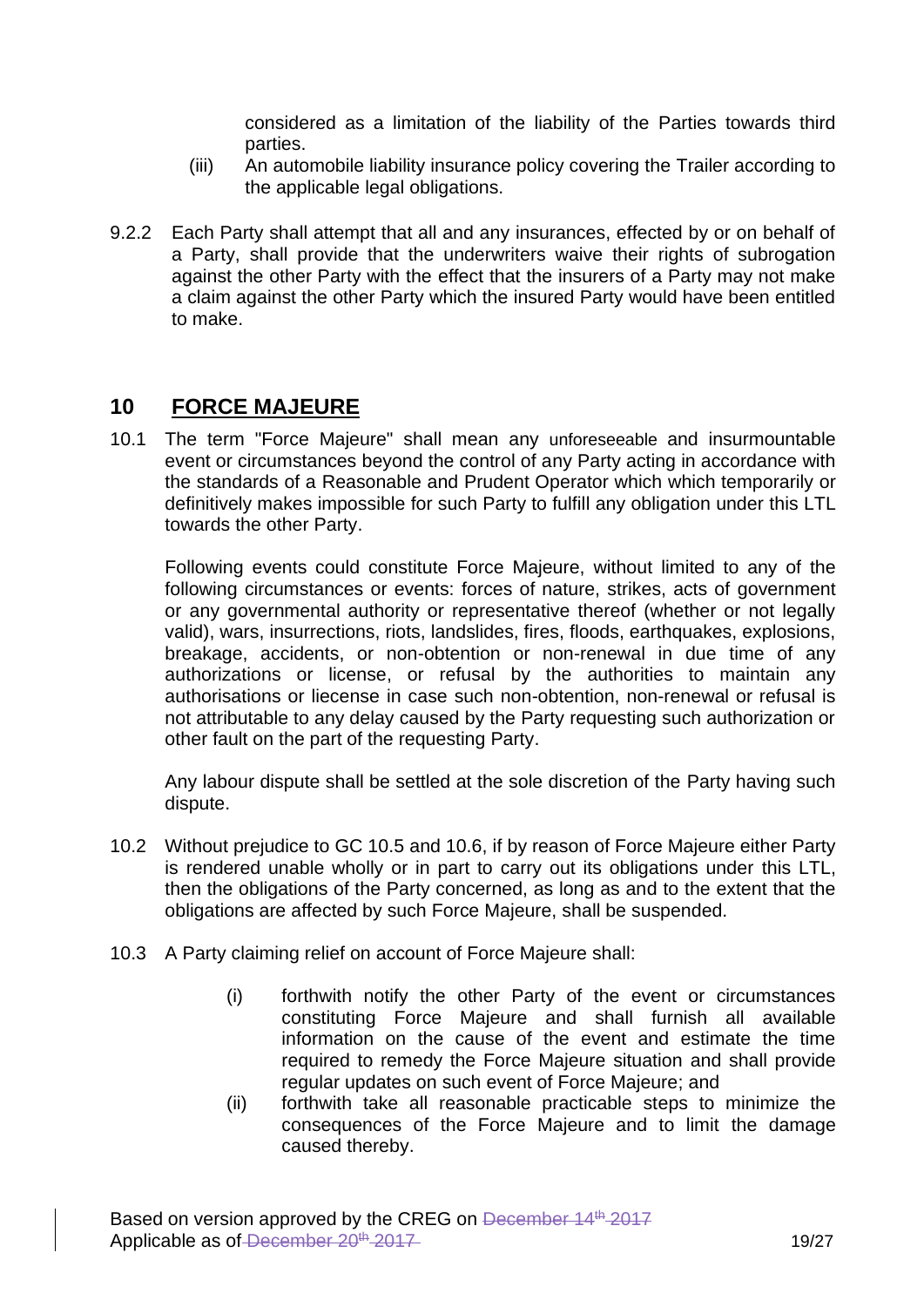- 10.4 If within one month as from the notification referred to in GC 10.32 the Parties do not agree to accept the event as Force majeure, either Party can call upon GC 25.
- 10.5 If the Client is affected by Force Majeure and the event is recognized as Force Majeure either by the other Party either in application of GC 25, the total Monthly Capacity Charges shall continue to be due by the Client.
- 10.6 Without prejudice to GC 9, the Terminal Operator shall have the right, when invoking Force Majeure, to proceed to an interruption and such interruption shall be applied to Client and the other Clients and as the case may be the other Terminal Users pro rata the subscribed Capacities in accordance with the provisions of the Code of Conduct.

If the Terminal Operator is affected by Force Majeure and the event is recognized as Force Majeure either by the other Party either in application of GC 25, the total Monthly Capacity Charges shall continue to be due by the Client during the first three (3) Months after the Force Majeure has been notified in accordance with GC 10.3, however with a reduction of five (5) percent. For the avoidance of doubt, the Client is in no case released of its other obligations.

If after expiry of the three (3) Month period, it is established that the Force Majeure is irreparable and this has been accepted either by the Parties, either in application of GC 25, Parties shall be immediately released without any indemnity of all obligations arising out the Service Confirmation Form(s) affected by Force Majeure – for the part of the concerned capacity only – except for the obligations which already existed prior to the notification of Force Majeure in accordance with GC 10.3.

If after expiry of the three (3) Month period, the Force Majeure is reparable, the Monthly Capacity Charge(s) – for the part of the concerned capacity only – shall be suspended until the end of the Force Majeure.

## **11 INCIDENT MANAGEMENT AND EMERGENCY**

In accordance with the Access Code for LNG Truck Loading, the Terminal Operator may take all measures it deems necessary to guarantee and/or restore the safety and system integrity of the LNG Installation in case of an incident or emergency.

In case of incident or emergency, Terminal Operator shall be entitled in particular to suspend its obligations under this LTL. In such case Terminal Operator shall inform the Client of the event or circumstances constituting an Emergency.

Whenever deemed required, the Terminal Operator might activate the incident & emergency procedure as defined in the Access Code for LNG Truck Loading. In the latter case, the incident or the emergency qualifies as an Emergency and the Terminal Operator shall notify the Clients as soon as reasonably possible.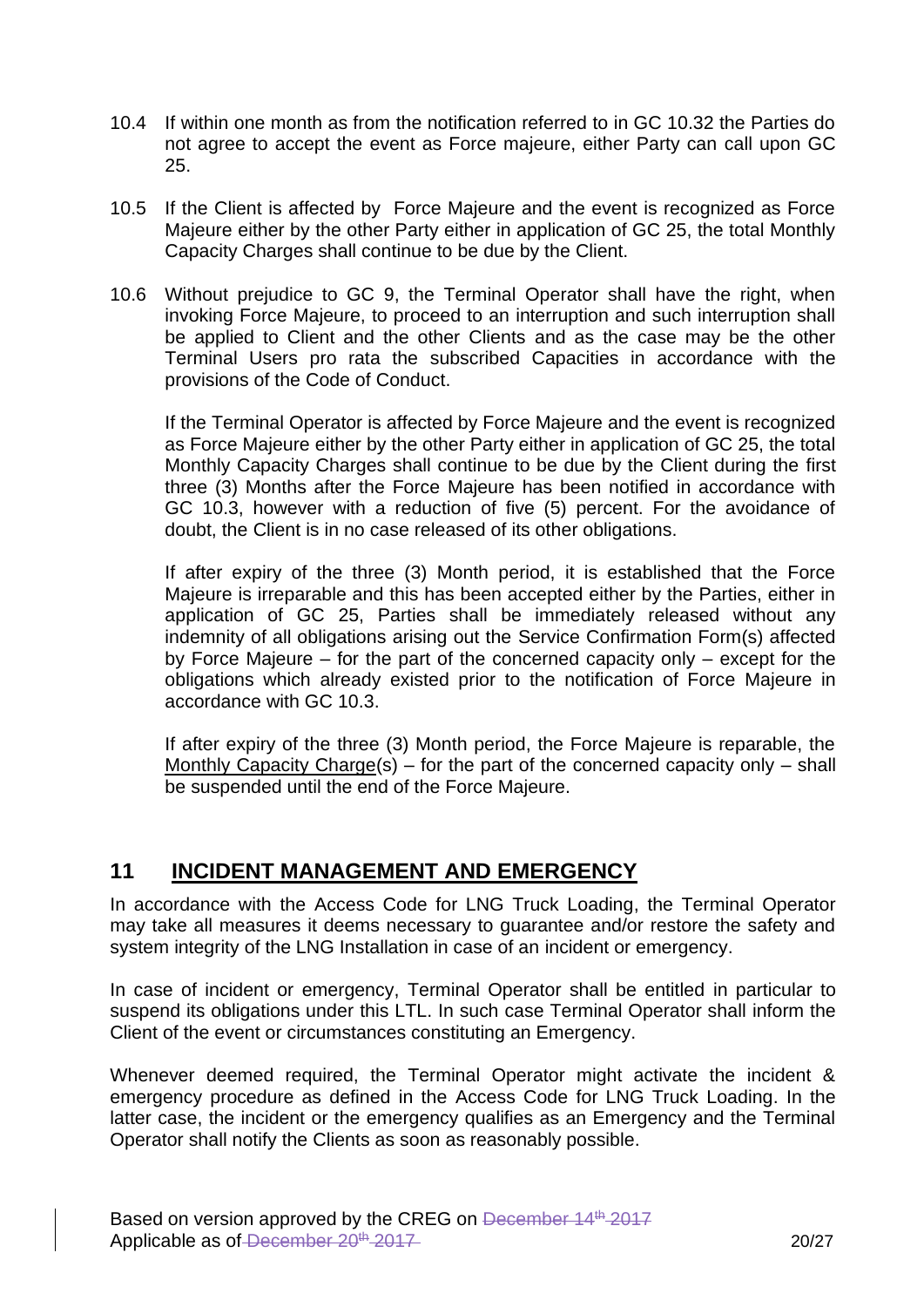## **12 CONGESTION**

- 12.1 The procedures referred to in ACTL 3.6 shall apply in case of a situation of congestion.
- 12.2 Pursuant to the provisions of the Code of Conduct, the Terminal Operator shall undertake the following pro-active measures for congestion management through:
	- (i) offering the maximum available amount of LNG Services to Clients on the Primary Market, taking into account system integrity and operation and within the actual exploitation boundaries;
	- (ii) offering and developing LNG Services that are aligned with the market needs;
	- (iii) adopting non-discriminatory and transparent allocation rules as set forth ACTL 2.2;
	- (iv) encouraging the "use or sell" principle for LNG Services by facilitating the transfer of LNG Services via the Secondary Market;
- 12.3 Pursuant to the provisions of the Code of Conduct, the Client shall undertake all the following pro-active measures for congestion management:
	- (i) do not subscribe more LNG Services than reasonably required to fulfill his contractual provisions made; and,
	- (ii) offer on the Secondary Market its subscribed LNG Services that it temporarily or permanently does not use; and,
	- (iii) refrain from using the allocated subscribed LNG Services to hamper, limit or disturb the functioning of the market.

# **13 TERM AND TERMINATION OF THIS LTL**

#### **13.1 Term and duration of this LTL**

This LTL shall enter into force on the Effective Date of this LTL and shall be effective for an undetermined term.

#### **13.2 Termination of this LTL by Client**

The Client may terminate this LTL at any time by giving prior written notice to the Terminal Operator to the extent that all LNG Services subscribed under this LTL have been terminated in accordance with GC 14.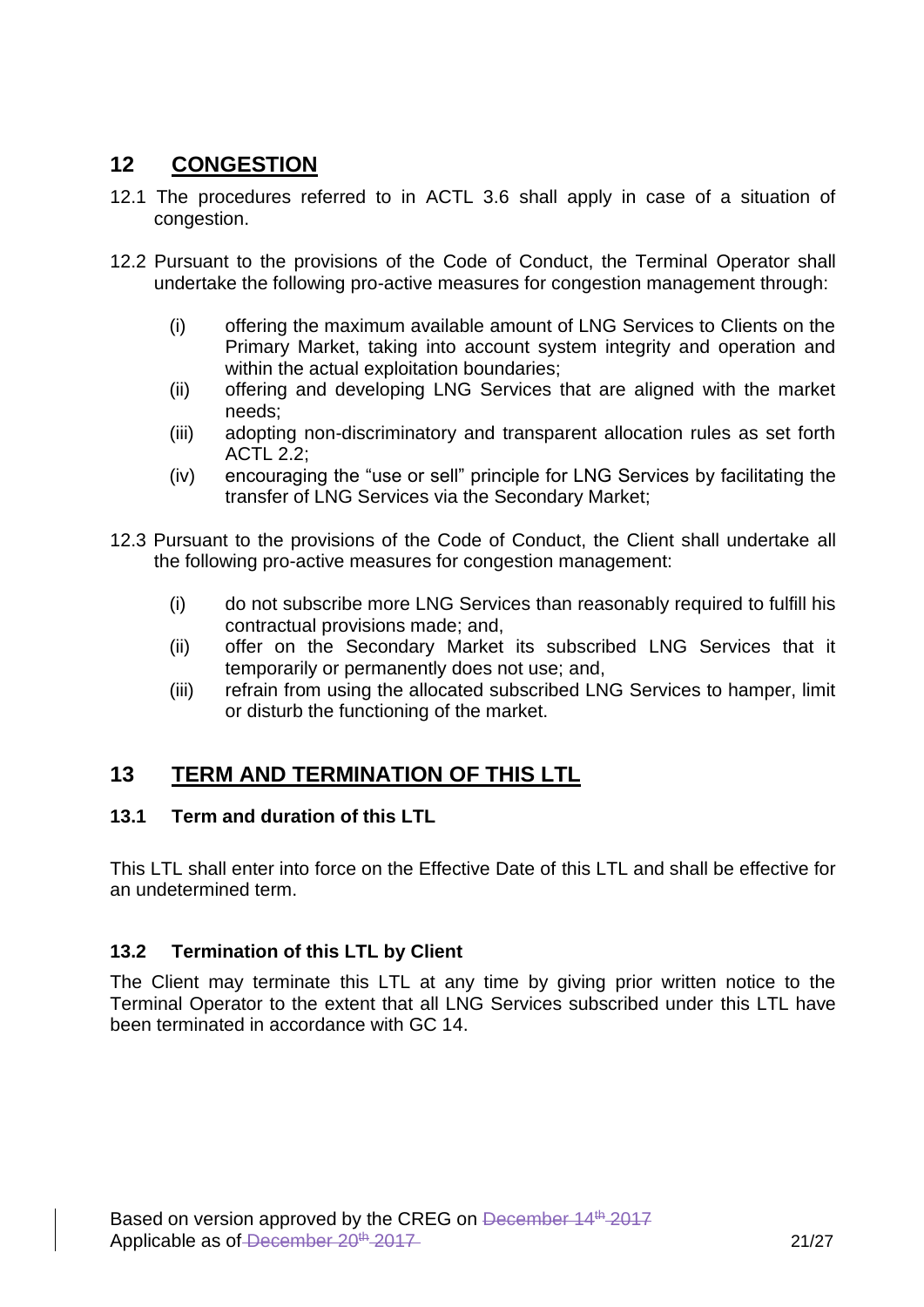### **14 TERM, TERMINATION AND SUSPENSION OF THE LNG SERVICES**

#### **14.1 Term of LNG Services**

Each LNG Service subscribed by Client under this LTL shall have a Service Term as set out in the relevant Service Confirmation Form. The Service shall automatically end at the end date set out in the Service Confirmation Form.

#### **14.2 Suspension of LNG Services**

- 14.2.1 The LNG Services may be suspended as the case may be in accordance with GC 10 and 11.
- 14.2.2 In case of default of the Client to fulfill its obligations under GC 6 and 7, the LNG Services will be suspended after written notice by the Terminal Operator and as of right and the Terminal Operator shall be entitled to re-allocate relevant LNG Services to another Client according to the service allocation rules specified in ACTL 2.2.

To the extent that the relevant LNG Services have not been reallocated, the Client remains liable for the amounts to be invoiced for such suspended LNG Services. The LNG Services which have not been reallocated shall be reactivated within two (2) Business Days as from the payment of all of the amounts due to the Terminal Operator in accordance with GC 6 and 7.

14.2.3 In case the Client behaves or makes actions or omissions leading to a threat to the security of people and/or of the Terminal's installations (including but not limited to the infringement of the provisions of ACTL 3.2.1.1), the Terminal Operator is entitled to suspend the LNG Services until the Client has remedied the situation or until the LNG Services have been duly terminated by a court intervention. In such case, the Terminal Operator shall be entitled to re-allocate relevant LNG Services to another Client according to the service allocation rules specified in ACTL 2.2. To the extent that the relevant LNG Services have not been reallocated, the Client remains liable for the amounts to be invoiced for such suspended LNG Services.

To the extent that the relevant LNG Services have not been reallocated, the LNG Services shall be reactivated within two (2) Business Days as from the moment there is no threat to the security.

#### **14.3 Termination of LNG Services by the Client**

Client shall be entitled to terminate at any time a LNG Service under the following conditions:

i. For LNG Services subscribed for a remaining duration of two (2) years or less than two (2) years: the Client shall be entitled to terminate at any time a LNG Service subject to prior written notice and payment to the Terminal Operator of a termination indemnity corresponding to 100% (one hundred percent) of the amounts still to be invoiced for such LNG Service until the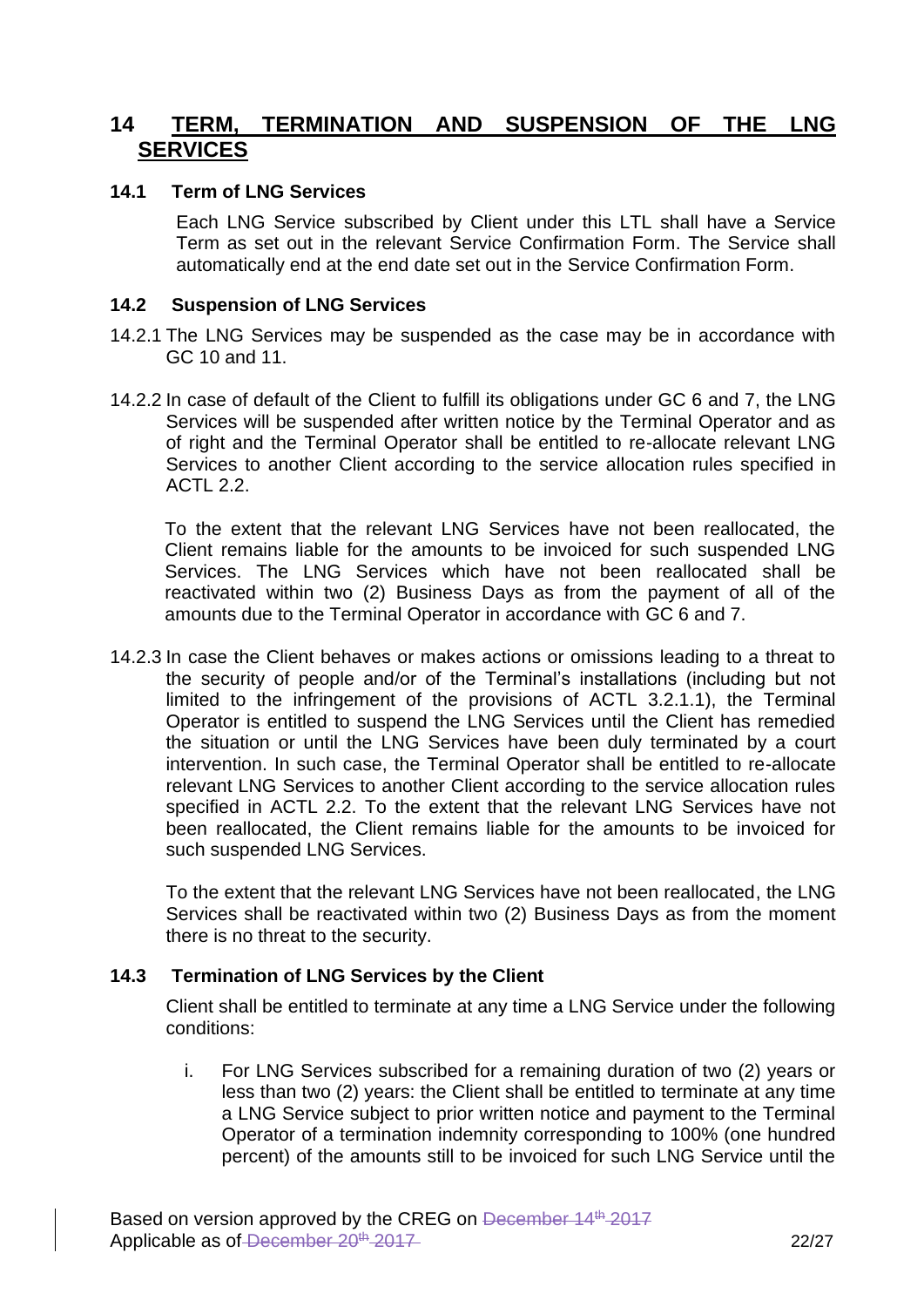end date set out in the Service Confirmation Form (calculated on the basis of the Regulated Tariffs);

To the extent that there are no LNG Services available on the Primary Market, if Terminal Operator can partly or wholly sell the validly terminated LNG Services on the Primary Market to another Client, only for the sold part and the period thereof the corresponding amount shall be reimbursed by the Terminal Operator to the Client having terminated such LNG Service.

ii. For LNG Services subscribed for a remaining duration exceeding two (2) years: the Client shall be entitled to terminate at any time a LNG Service subject to prior written notice and payment to the Terminal Operator of a termination indemnity corresponding to 95% (ninety five percent) of the amounts still to be invoiced for such LNG Service until the end date set out in the Service Confirmation Form (calculated on the basis of the Regulated Tariffs);

To the extent that there are no LNG Services available on the Primary Market, if Terminal Operator can partly or wholly sell the validly terminated LNG Services on the Primary Market to another Client, only for the sold part and the period thereof the corresponding amount shall be reimbursed by the Terminal Operator to the Client having terminated such LNG Service.

# **15 CONFIDENTIALITY**

Terminal Operator shall keep the confidentiality of commercially sensitive information in compliance with the relevant regulations and with its internal guidelines.

This LTL and all information obtained hereunder by one Party from the other Party shall be treated as confidential. If, and only to the extent that, such disclosure is required for the proper performance of their operations or work in relation to this LTL, such confidential information may be disclosed to employees, agents, contractors, consultants, customers, and other Terminal Users.

In such case, such disclosing Party shall cause its employees, agents, contractors, consultants, customers, and other Terminal Users to treat the information in accordance with the provisions with regard to confidentiality. The Parties shall exercise due precaution to avoid improper disclosures of confidential information.

No Party shall disclose confidential information to any third party without the prior written consent of the other Party except where such disclosure of such information is reasonably required in connection with a bona fide assignment of an interest in this LTL, the borrowing of funds, obtaining of insurance, sale of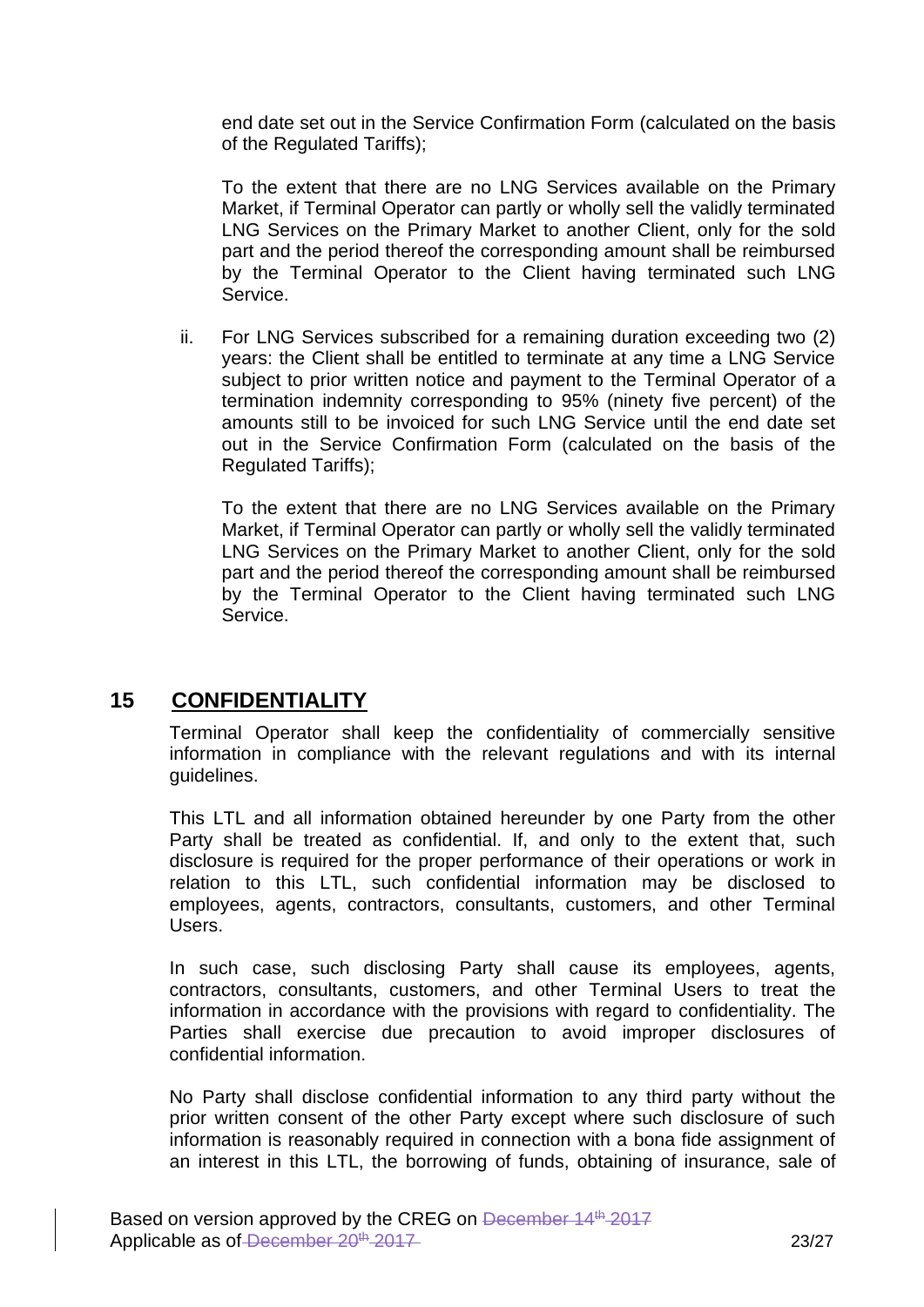securities and in connection with required reports and applications to relevant governmental agencies.

However, the Client or the Terminal Operator may without such consent release information obtained hereunder to an Affiliated Company, provided that such release of information is required for such Party's proper performance under this LTL and subject to the first paragraph of this GC. In such case, such releasing Party shall ensure that its Affiliated Company shall execute written undertakings as to confidentiality.

This confidentiality obligation shall not apply to information:

1) which is publicly available at the time it is made available to the receiving Party or subsequently becomes generally available to the public other than as a result of disclosure or other act or omission by the receiving Party or any of its employees or otherwise contrary to its obligations of confidentiality; or

2) which was available (as can be demonstrated by its written records) to the receiving Party or to any of its employees, prior to the supply of such confidential information by the other Party, and which is free of any restrictions as to its use for disclosure; or

3) which the relevant Party is required by law, or regulation or by the requirements of any regulatory authority or other authority to disclose.

Where disclosure is made to any third party appropriate safeguards shall be made as a prerequisite to such disclosure to prevent said third party from making any further disclosure of such information without the written consent of the Parties.

This GC 15 of this LTL shall survive the expiry or termination of this LTL for five (5) years.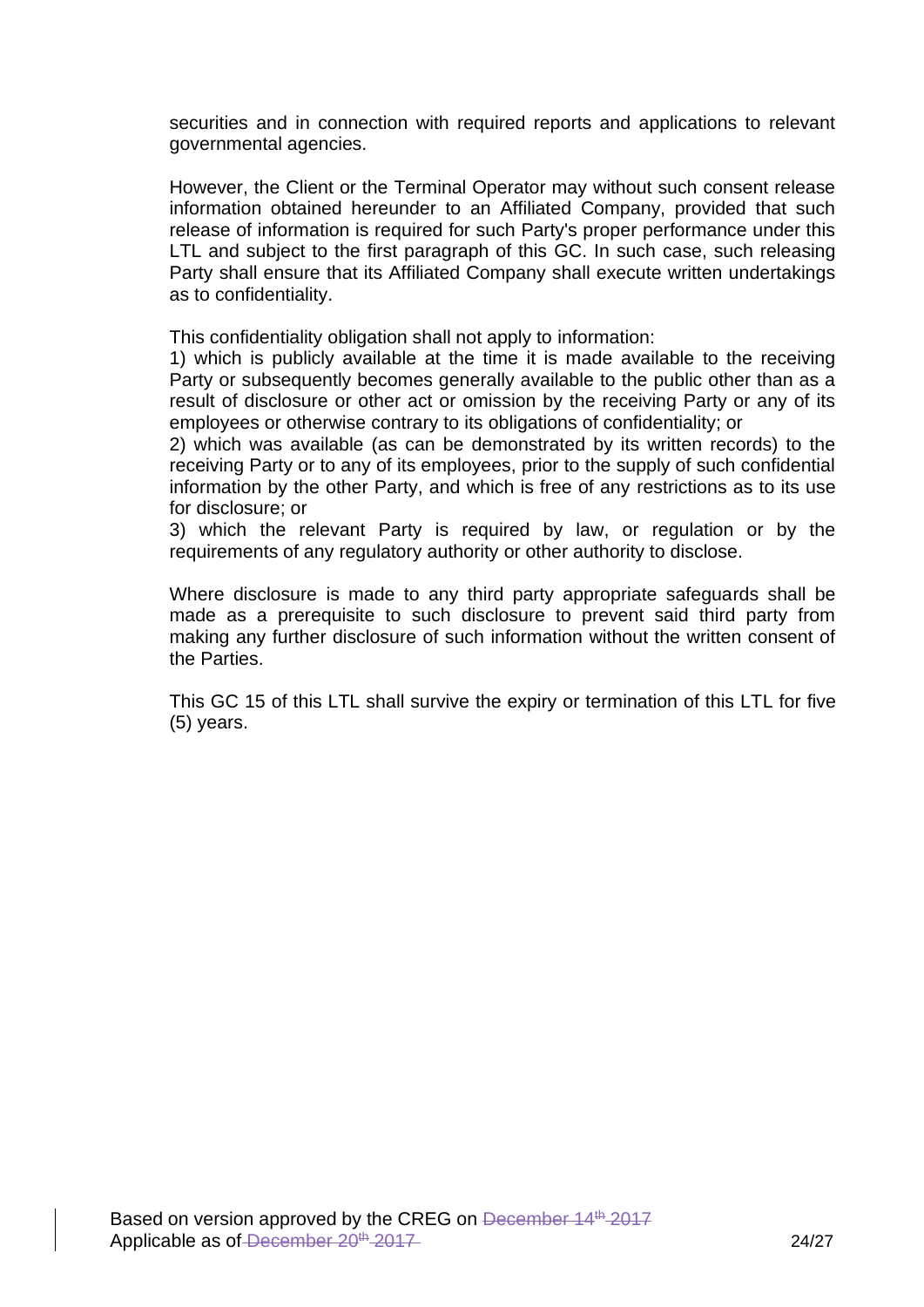### **16 TRADING AND ASSIGNMENT OF LNG TRUCK LOADING SERVICES**

Client may assign or transfer any or all of the LNG Truck Loading Services (for both non-Scheduled Truck Loading Services and Scheduled Truck Loading Services) it has subscribed for under this LTL in accordance with the ACTL.

## **17 SEVERABILITY**

In the event of invalidity or unenforceability of any provision or part of a provision of this LTL, that provision or part of a provision shall be deemed to be deleted from this LTL and the remaining provisions shall continue in full force and effect. If a provision of this LTL is found to be void or unenforceable, such provision shall be removed from this LTL and shall be substituted by a valid and enforceable provision after public consultation and after formal approval by the CREG pursuant to and in accordance with the applicable regulatory framework, including without limitation the Gas Act and the Code of Conduct.

If any of the provisions of this LTL is or becomes invalid, illegal or unenforceable in whole or in part, such provision shall be substituted after approval of the CREG by a valid and enforceable provision but failure to do so shall result in said provision being removed from this Agreement which shall otherwise remain unaltered.

### **18 WAIVER**

The failure of a Party to enforce or to exercise, at any time or for any period of time, any term of or any right arising under or pursuant to this LTL does not constitute and shall not be construed as a waiver of such term or right and shall in no case affect that Party's right to enforce or exercise it later except if expressly otherwise provided.

### **19 SUCCESSORS**

This LTL binds and inures to the benefit of the Parties and their respective successors and permitted assigns.

### **20 INFORMATION**

The Parties shall at all times provide in a full and accurate manner each other all such information as may be necessary or useful to enable each Party to exercise its rights and to carry out its obligations under this LTL and in accordance with the Code of Conduct and the Access Code for LNG Truck Loading.

Failure to comply with this GC 20 shall constitute a material breach of Terminal Operator/Client's obligations under this LTL. Failure to comply with the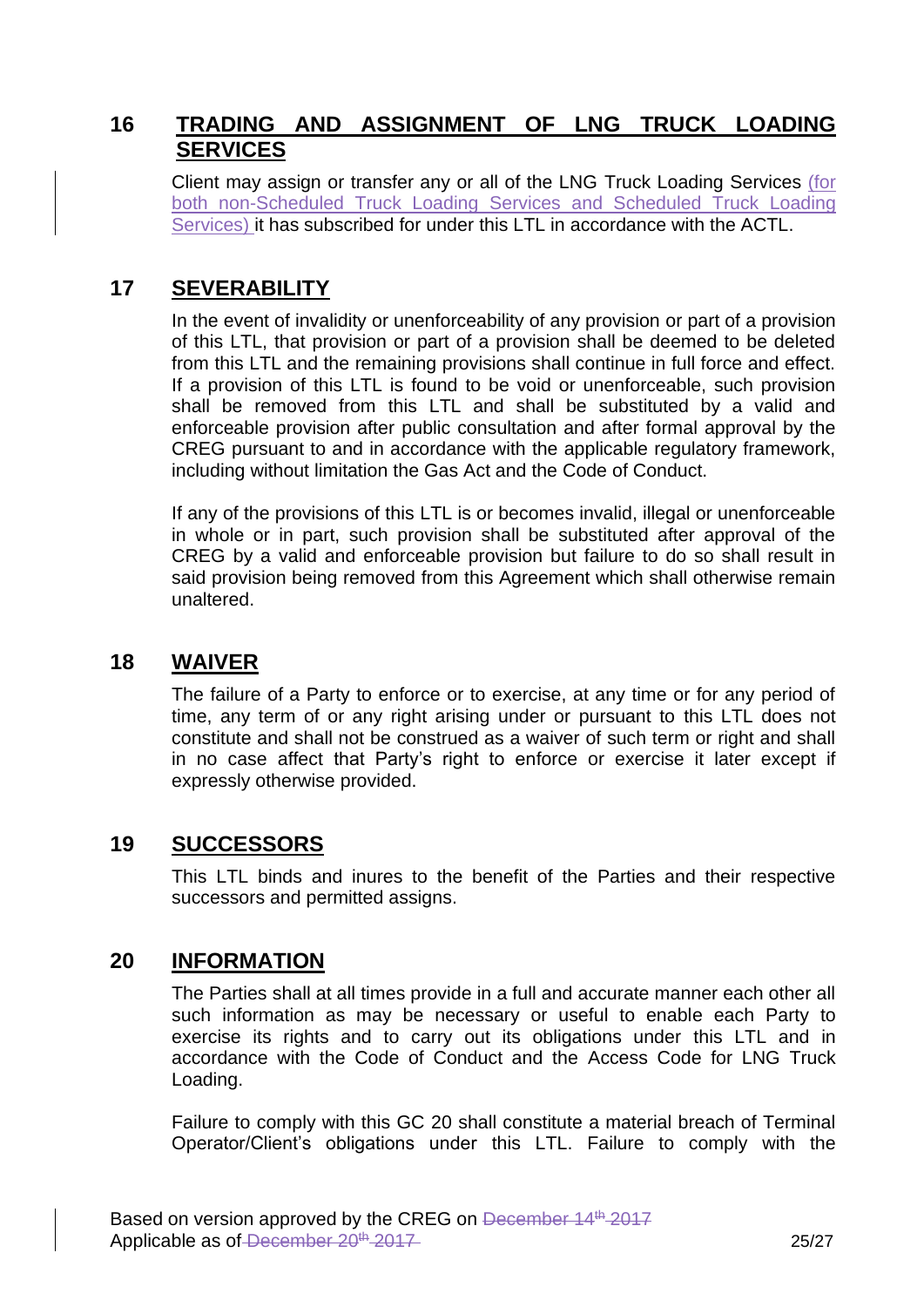information obligations by a Party shall be sanctioned, as the case may be, under criminal law in accordance with the Code of Conduct.

## **21 ENTIRE AGREEMENT**

This LTL constitutes the entire agreement and understanding between the Parties with respect to its subject matter and supersedes and extinguishes any and all previous negotiations, agreements, understandings, undertakings, representations documents, minutes of meetings, letters and notices (whether written or oral) previously given or made with respect to the subject matter of this LTL, other than those included in this LTL provided that nothing in this GC 21 shall limit or exclude liability for fraud.

### **22 NO INTERMEDIARIES**

Parties represent that they have no obligation to any third party by way of commissions, finder's fees or similar fees with respect to entering into this LTL. Each Party hereto agrees to indemnify and hold harmless the other Party hereto for and against all claims and losses suffered by such other Party resulting from the incorrectness of this foregoing representations made by the indemnifying Party.

## **23 SURVIVAL OR RIGHTS, DUTIES AND OBLIGATIONS**

Termination of this LTL for any cause shall not release a Party from any liability which at the time of termination has already accrued to the other Party or Parties or which thereafter may accrue in respect of any act or omission prior to such termination.

## **24 CHANGE OF CIRCUMSTANCES**

Client acknowledges that the regulatory framework of LNG in Belgium and in the European Union (including the applicable legal framework relating to LNG regulations and the Access Code for LNG Truck Loading) are evolving. If during the term of this LTL, there is a change of such regulatory framework, due to a decision of the CREG or any other regulatory authority, or due to any change in the applicable laws and regulations, such change shall automatically and ipso jure apply to this LTL as of the moment such change has become effective.

If certain provisions of this LTL require to be amended following a change in the applicable laws and regulations, Terminal Operator shall be entitled to amend or modify this LTL after public consultation of the market and after approval by the CREG in accordance with the applicable laws and regulations, in order to make it comply with applicable laws and regulations. Such change shall enter into force for Client on the date set by the CREG.